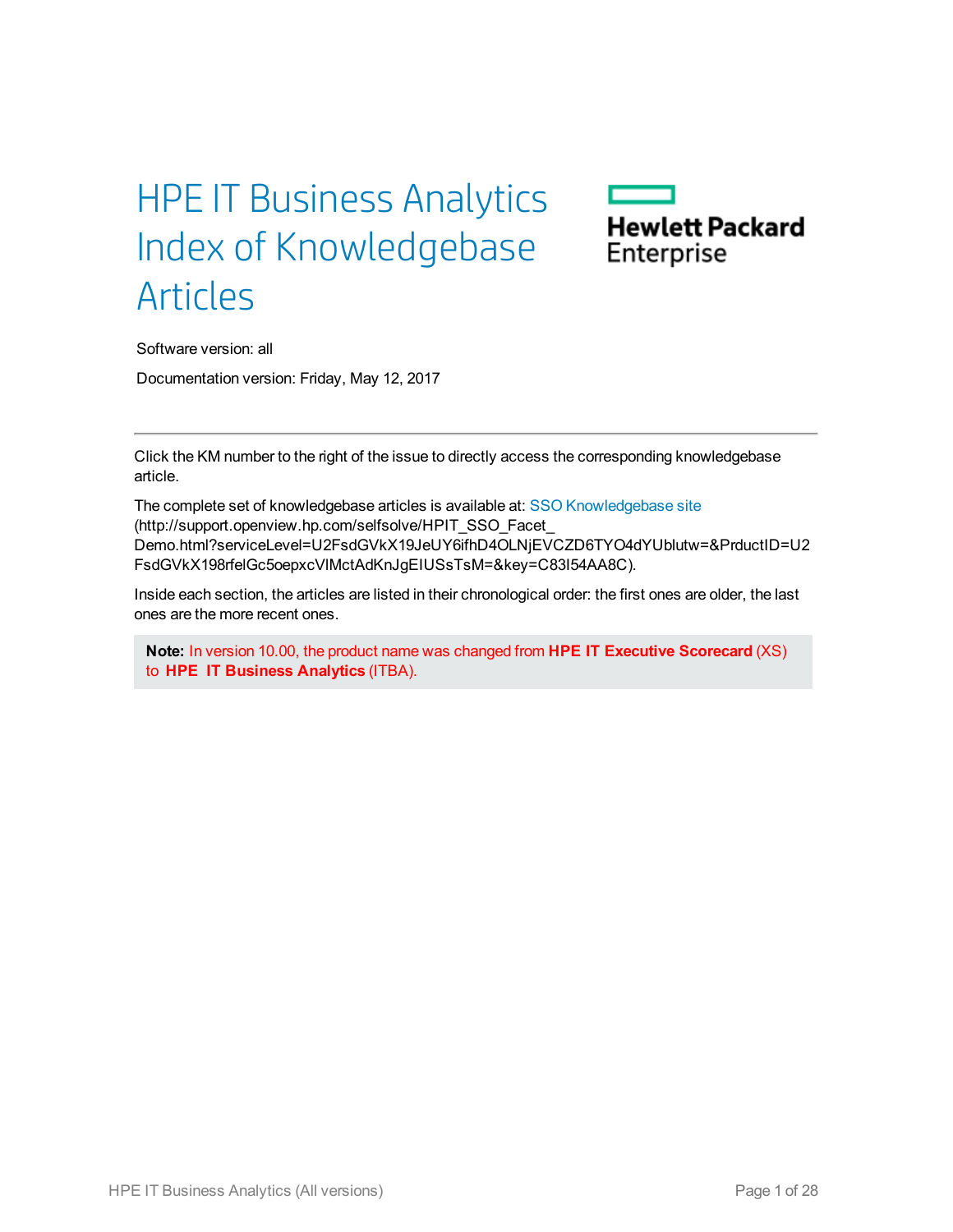# Installation, Foundation, and Upgrade **Issues**

- **Glassfish Security Issue [KM0098944](https://softwaresupport.hpe.com/km/KM00989446)**
- Fully Qualified Domain (2) [KM0082844](https://softwaresupport.hpe.com/km/KM00828446)
- Fail to Install XS 9.01 Over XS 9.00 Image [KM0082844](https://softwaresupport.hpe.com/km/KM00828447)
- Error Occurs During the Configuration of an External Source File Location Step [KM0082844](https://softwaresupport.hpe.com/km/KM00828448)
- <sup>l</sup> Working with Non-DB Credentials (SA and SYSADMIN) [KM0082844](https://softwaresupport.hpe.com/km/KM00828449)
- Forgot the Admin Password? How to Reset? [KM0082845](https://softwaresupport.hpe.com/km/KM00828450)
- Start or Stop from Start Menu Does Not Always Work Due to Administrator Rights [KM0082845](https://softwaresupport.hpe.com/km/KM00828452)
- MQ-Broker Service Fails to Start [KM0082849](https://softwaresupport.hpe.com/km/KM00828496)
- <sup>l</sup> Constantly Receiving a Certificate Error When Logging On [KM0082850](https://softwaresupport.hpe.com/km/KM00828500)
- How Do I Use My Own Certification? [KM0082853](https://softwaresupport.hpe.com/km/KM00828533)
- How to Convert a Certificate from Any Type to PEM Type? [KM0082853](https://softwaresupport.hpe.com/km/KM00828537)
- XS MQ-BrokerService Disappears After HP Anywhere and XS Installation and on Same Server -[KM0082853](https://softwaresupport.hpe.com/km/KM00828539)
- Multi-Tenancy Handling in XS [KM0082856](https://softwaresupport.hpe.com/km/KM00828565)
- . What version of Service Pack is required for the Windows Server 2008 R2 Enterprise Edition? -[KM0082856](https://softwaresupport.hpe.com/km/KM00828566)
- Incorrect Credentials Message When Logging on to XS Application or HTTP 403 Error [KM0083302](https://softwaresupport.hpe.com/km/KM00833025)
- <sup>l</sup> After DWH installation failure, unable to rerun and install it automatically [KM0083647](https://softwaresupport.hpe.com/km/KM00836471)
- Central Management Server (CMS) Fails [KM0083647](https://softwaresupport.hpe.com/km/KM00836472)
- <sup>l</sup> Allocation Engine The transaction log gets full and tries to increase its size while the transaction is still in process - [KM0083649](https://softwaresupport.hpe.com/km/KM00836492)
- <sup>l</sup> How to Back Out of a Failed Installation [KM0083649](https://softwaresupport.hpe.com/km/KM00836493)
- Logon page is Displayed When the Page has Timed Out [KM0083649](https://softwaresupport.hpe.com/km/KM00836494)
- Does XS supports SunOne and AD (Active Directory) LDAP [KM0083649](https://softwaresupport.hpe.com/km/KM00836497)
- Change HP Logo to Other Company Logo in Dashboard [KB00096](https://softwaresupport.hpe.com/km/KB00096)
- Error 403 Occurs While Accessing XS from Another Domain [KM0083815](https://softwaresupport.hpe.com/km/KM00838153)
- Installation Fails While Creating Schema User Views [KM0083817](https://softwaresupport.hpe.com/km/KM00838173)
- Apache Security Issue [KM0083819](https://softwaresupport.hpe.com/km/KM00838190)
- Run XS with a Restricted User [KM0083819](https://softwaresupport.hpe.com/km/KM00838196)
- Change the Name of the Server [KM0083819](https://softwaresupport.hpe.com/km/KM00838197)
- Create a User Via the Server [KM0083819](https://softwaresupport.hpe.com/km/KM00838199)
- <sup>l</sup> Create a New Connection on BOE and Point it to the ODBC and Export the Universe [KM0104610](https://softwaresupport.hpe.com/km/KM01046105)
- Improve the Performance of the Log On Procedure [KM0083820](https://softwaresupport.hpe.com/km/KM00838200)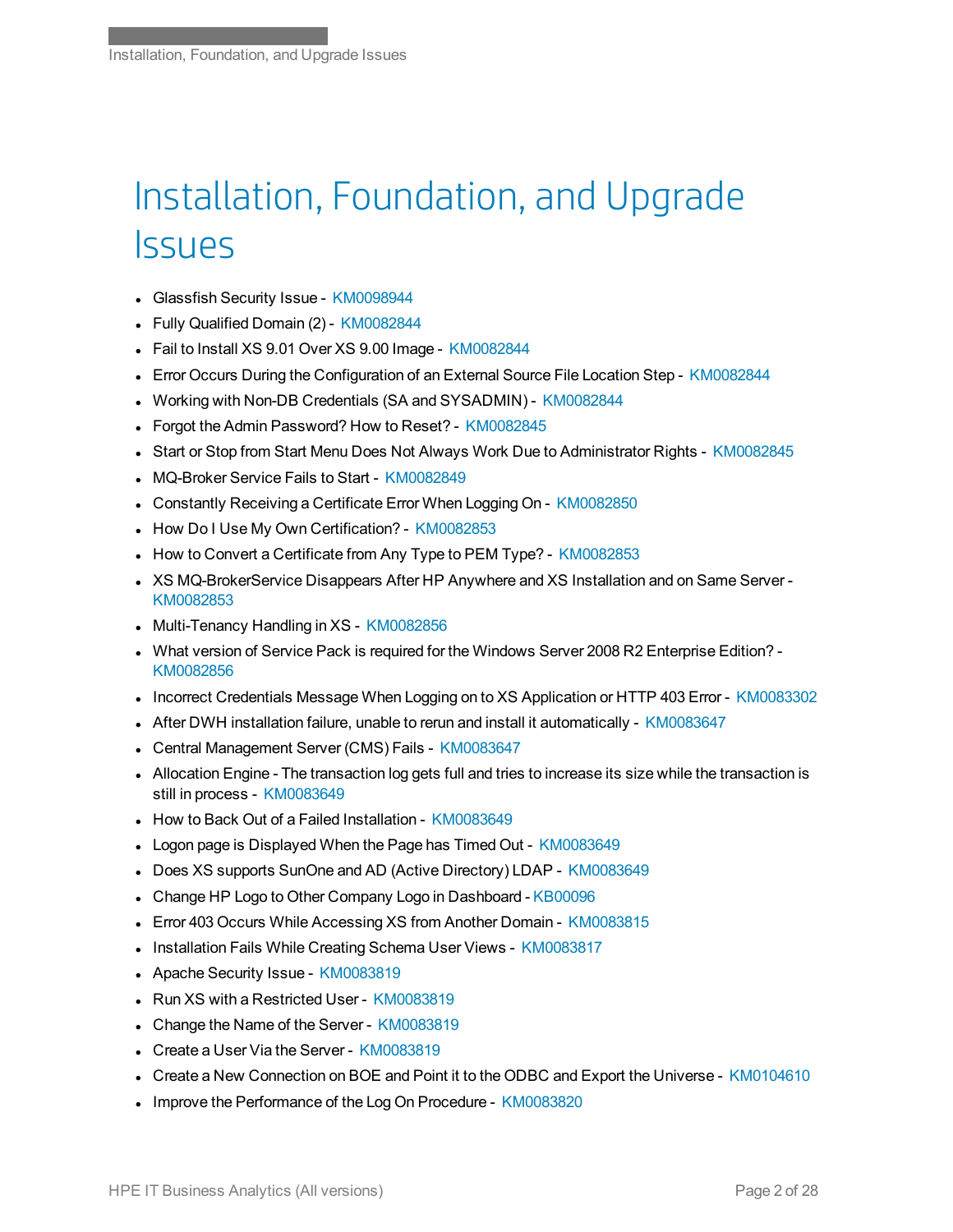- Configure the Automatic Log Out Timeout [KM0083820](https://softwaresupport.hpe.com/km/KM00838202)
- Adjust Page Zoom Level for Firefox 22 [KM0083820](https://softwaresupport.hpe.com/km/KM00838205)
- <sup>l</sup> LDAP Users do not Appear in User Management When LDAP is Enabled [KM0083819](https://softwaresupport.hpe.com/km/KM00838196)
- Error Message Issued when Working with SQL CMD [KM0104643](https://softwaresupport.hpe.com/km/KM01046433)
- BOE 4 client tools are not installed by default [KM0103699](https://softwaresupport.hpe.com/km/KM01036991)
- BOE 3.1 SP6 patch not compatible with Windows Server 2008 [KM0111229](https://softwaresupport.hpe.com/km/KM01112293)
- XS Distributed Installation [KM0110389](https://softwaresupport.hpe.com/km/KM01103896)
- CPE KPIImport option missing from JConsole [KM0110587](https://softwaresupport.hpe.com/km/KM01105879)
- User account license "seat" lost after enabling LDAP in XS [KM0109137](https://softwaresupport.hpe.com/km/KM01091375)
- Java Security Warnings [KM0100594](https://softwaresupport.hpe.com/km/KM01005945)
- Post upgrade of Dev env to 9.50 ETL is stuck at step XREF\_JB [KM0123206](https://softwaresupport.hpe.com/km/KM01232063)
- <sup>l</sup> When Accessing Executive Scorecard a Warning Stating This connection is Untrusted [KM0142414](https://softwaresupport.hpe.com/km/KM01424142)
- I XS Patch 03 Rev 002 does not install on XS 9.50 running on Windows Server 2012 and Java 6 -[KM0165755](https://softwaresupport.hpe.com/km/KM01657550)
- Import Export BIAR in XS 9.50 [KM0141646](https://softwaresupport.hpe.com/km/KM01416465)
- hprof java heap dump files getting accumulated in BO server [KM0144335](https://softwaresupport.hpe.com/km/KM01443358)
- Start/Stop of ITBA Processes is not possible [KM0175655](https://softwaresupport.hpe.com/km/KM01756554)
- Error: unpacking of archive failed: cpio: Bad magic [KM0177799](https://softwaresupport.hpe.com/km/KM01777990)
- <sup>l</sup> SAP BOE installation files for Windows for use with ITBA 10.00 [KM0177800](https://softwaresupport.hpe.com/km/KM01778004)
- Where can I find a log file showing the users that log on to Executive Scorecard? [KM0177964](https://softwaresupport.hpe.com/km/KM01779641)
- Does XS support Mixed Mode Authentication with MSSQL? [KM0179046](https://softwaresupport.hpe.com/km/KM01790468)
- BO Designer missing from BO 4 installation that comes with XS 9.50 [KM0183393](https://softwaresupport.hpe.com/km/KM01833932)
- Installation Doesn't Pass FQDN Check [KM0191402](https://softwaresupport.hpe.com/km/KM01914029)
- . IT BA 10.00 can be integrated With CSA 4.5 [KM0192461](https://softwaresupport.hpe.com/km/KM01924617)
- DWH Configuration Details [KM0199946](https://softwaresupport.hpe.com/km/KM01999463)
- FQDN Format check failure during ITBA 10 silent installation [KM0201907](https://softwaresupport.hpe.com/km/KM02019076)
- Can ITBA be installed on SuSe Linux? [KM0192354](https://softwaresupport.hpe.com/km/KM01923546)
- hprof java heap dump files getting accumulated in BO server [KM0144335](https://softwaresupport.hp.com/group/softwaresupport/search-result/-/facetsearch/document/KM01443358)
- <sup>l</sup> ITBA components using selfsigned/untrusted certificates [KM0231782](https://softwaresupport.hp.com/group/softwaresupport/search-result/-/facetsearch/document/KM02317828)
- Installation Step 8 Failure [KM0247147](https://softwaresupport.hpe.com/km/KM02471472)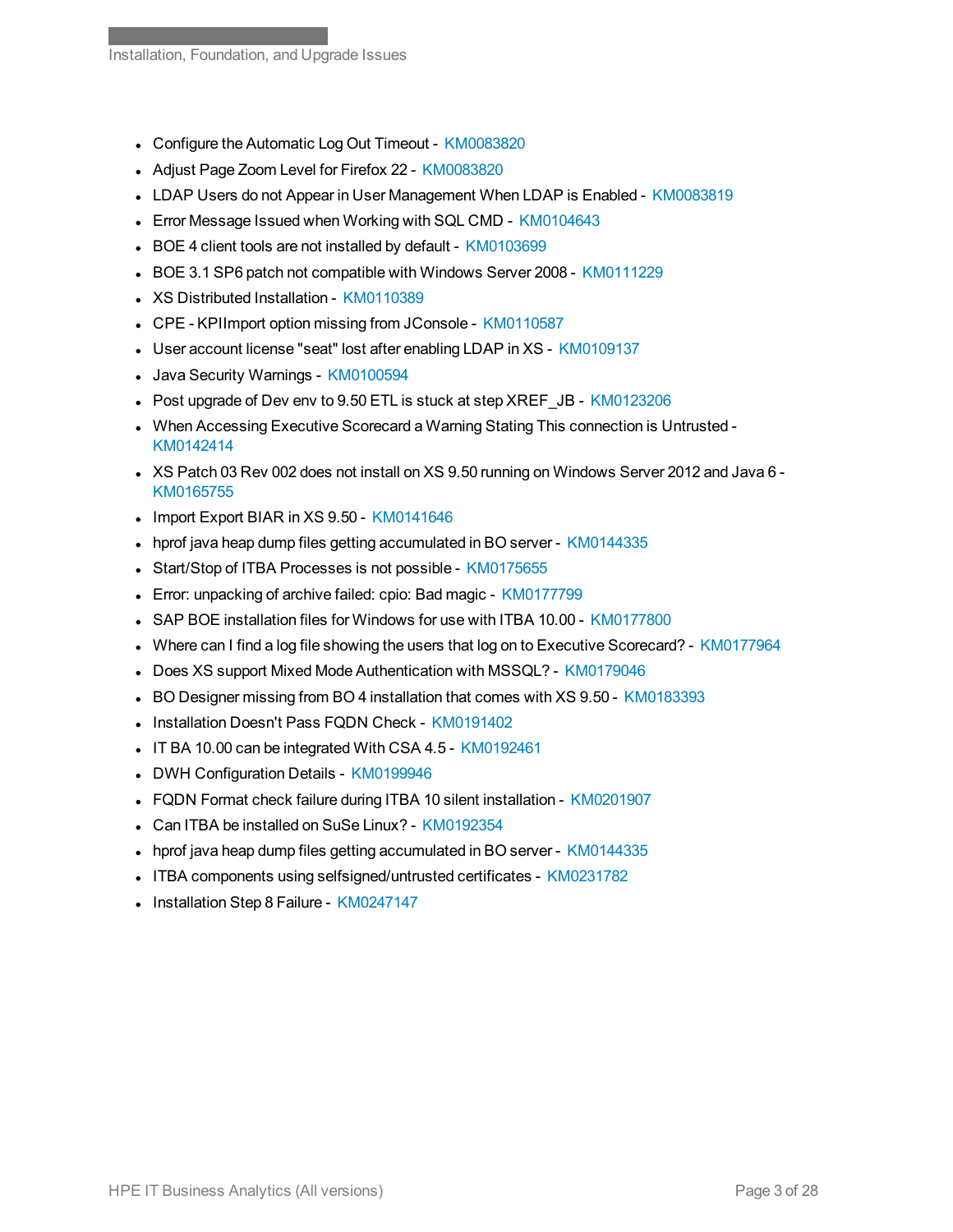# Xcelsius-Related Issues

- Cannot Install Xcelsius When Using Excel 2010 [KM0083819](https://softwaresupport.hpe.com/km/KM00838196)
- Xcelsius Installation Files [KM0083819](https://softwaresupport.hpe.com/km/KM00838196)
- Xcelsius License [KM0083819](https://softwaresupport.hpe.com/km/KM00838196)
- Xcelsius Component is Blank [KM0083819](https://softwaresupport.hpe.com/km/KM00838196)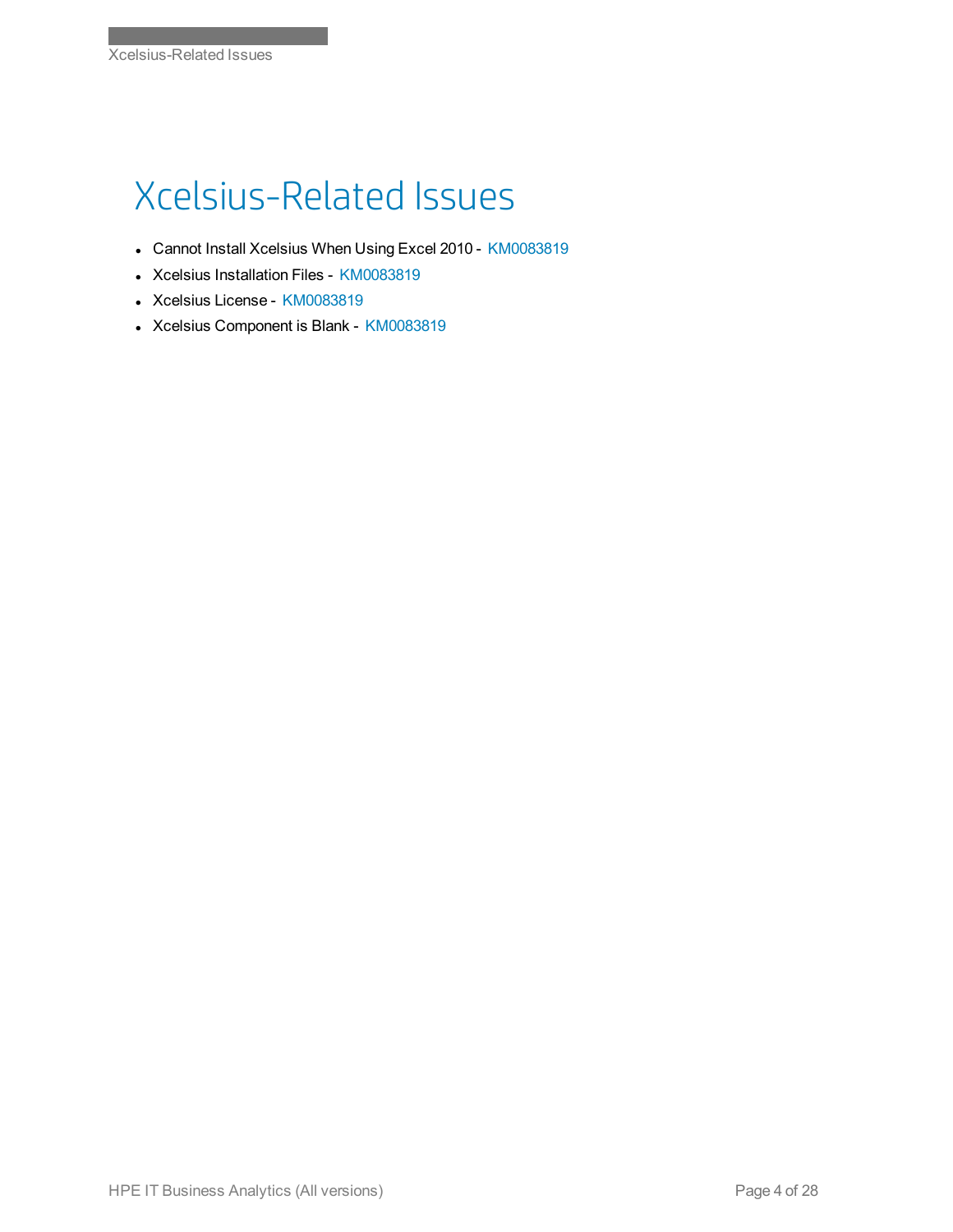#### Licenses Issues

- Check License Message in BOE After Permanent License Uploaded [KM0083303](https://softwaresupport.hpe.com/km/KM00833030)
- How Do I Know What Kind of License was Used for XS? [KM0082849](https://softwaresupport.hpe.com/km/KM00828497)
- SAP BOE License Expires [KM0165061](https://softwaresupport.hpe.com/km/KM01650618)
- Error: A valid license cannot be found [KM0177799](https://softwaresupport.hpe.com/km/KM01777993)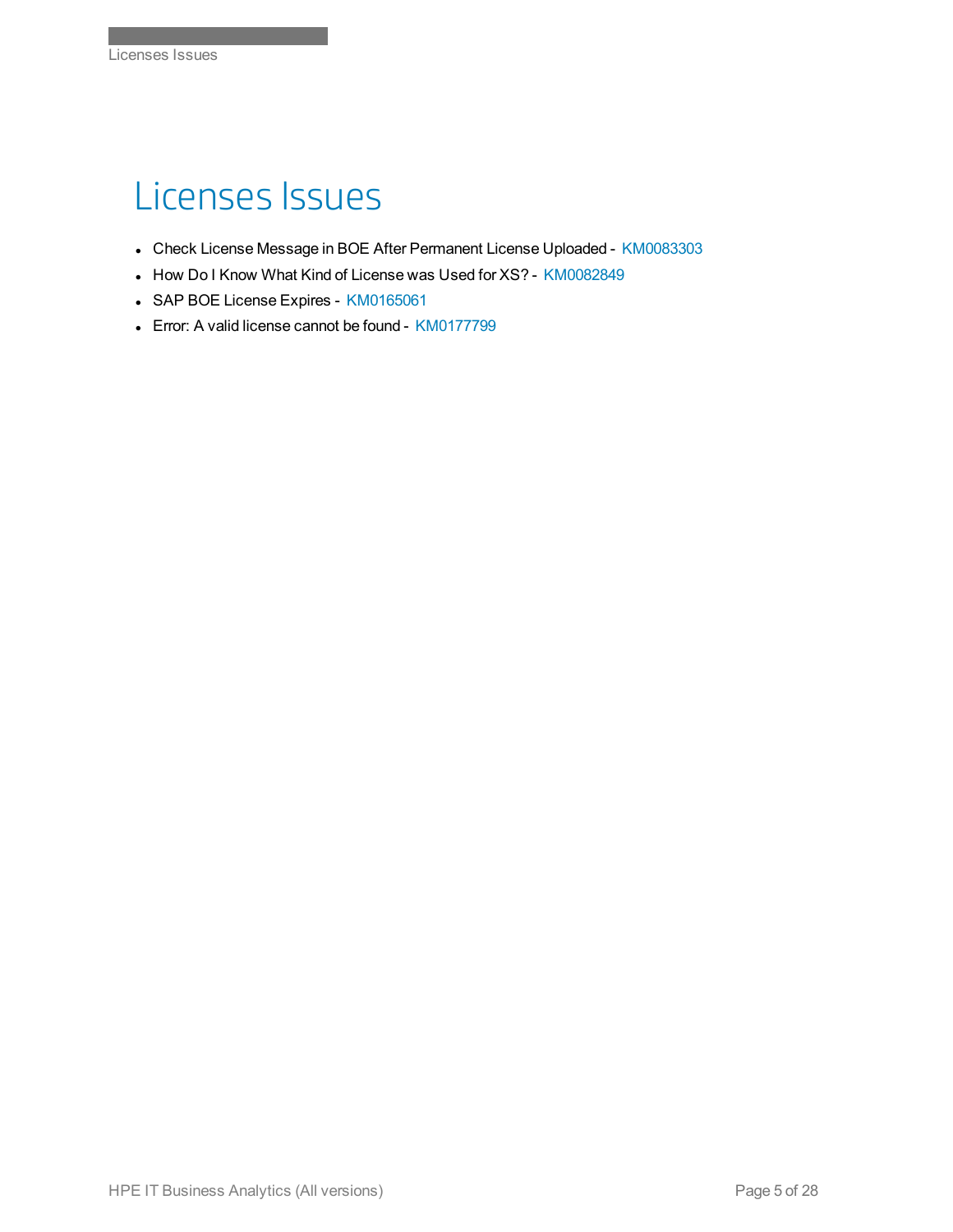#### Browser Issues

- Problem Accessing XS Application in Chrome When In Distribution Mode [KM0083303](https://softwaresupport.hpe.com/km/KM00833030)
- Problem accessing DWH application in Chrome browser when installed in distribution mode -[KM0083641](https://softwaresupport.hpe.com/km/KM00836418)
- Executive Scorecard stuck when working in Chrome [KM0083647](https://softwaresupport.hpe.com/km/KM00836473)
- Run the BOE Reports in a Dashboard Page in Chrome [KM0104643](https://softwaresupport.hpe.com/km/KM01046431)
- Low Performance When Working with Internet Explorer [KM0083881](https://softwaresupport.hpe.com/km/KM00838815)
- <sup>l</sup> Chrome 32 iFrame Issue [KM0083647](https://softwaresupport.hpe.com/km/KM00836473)
- Tabbed dashboard pages do not refresh in Chrome browser when moving between pages -[KM00891316](https://softwaresupport.hpe.com/km/KM00891316R)
- Chrome allows the running of insecure content documents [KM0125480](https://softwaresupport.hpe.com/km/KM01254805)
- <sup>l</sup> The Explorer page cannot be displayed in full page size after installing the patch XS9.50 0002 in Chrome version 39 - [KM0128647](https://softwaresupport.hpe.com/km/KM01286473)
- Popup not working in Virtual IE9 [KM0141205](https://softwaresupport.hpe.com/km/KM01412059)
- Browser Compatibility Internet Explorer 10 Explorer->Data Set not working [KM0144382](https://softwaresupport.hpe.com/km/KM01443828)
- Enabling BOE reports in IE and Firefox [KM0199826](https://softwaresupport.hpe.com/km/KM01998262)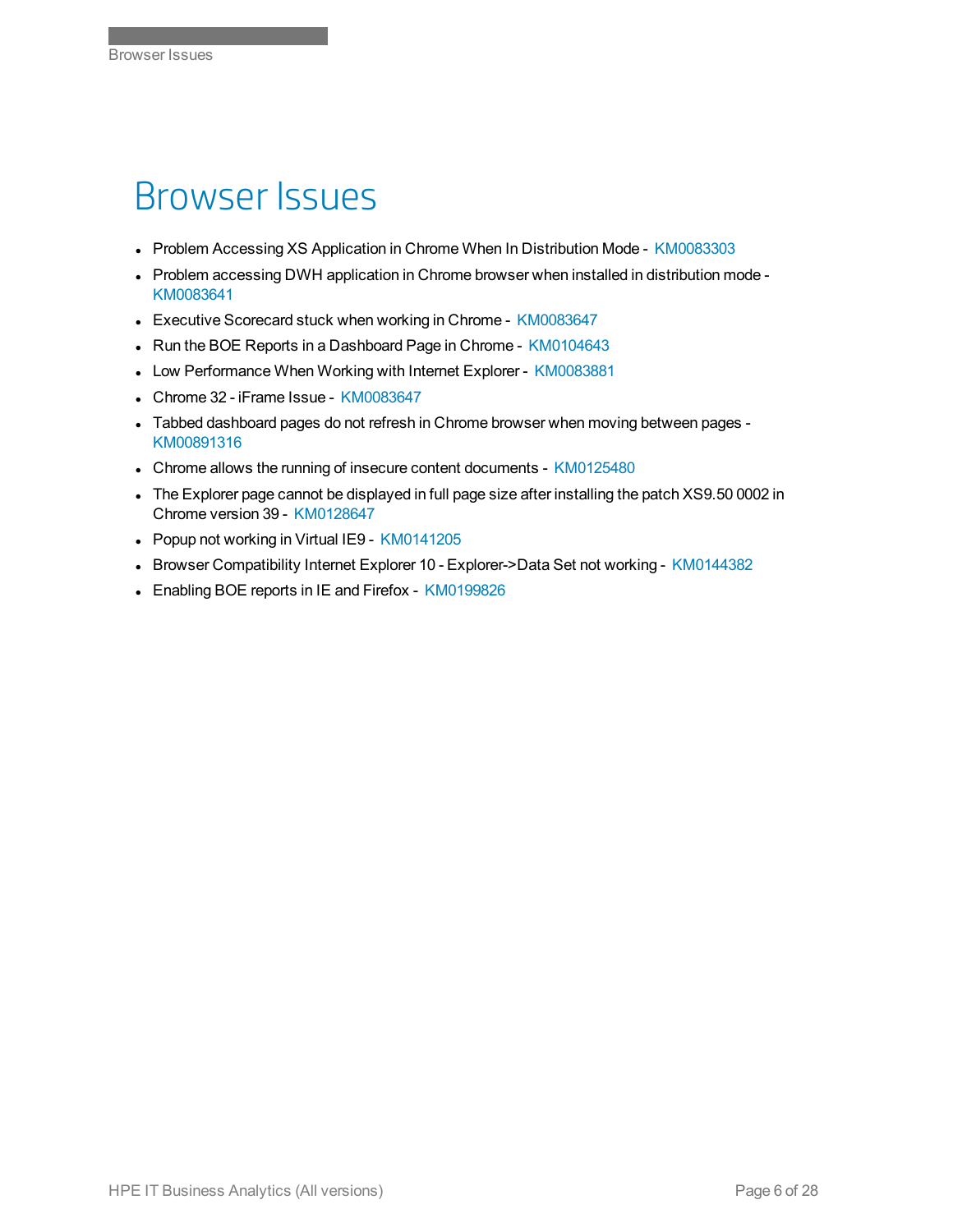## Administration Issues

- Glassfish Security Issue [KM0098944](https://softwaresupport.hpe.com/km/KM00989446)
- LDAP [KM0098946](https://softwaresupport.hpe.com/km/KM00989463)
- Configure LDAP to Work with XS 9.41 After Installing XS 9.41 Patch 00001 [KM0115075](https://softwaresupport.hpe.com/km/KM01150757)
- <sup>l</sup> "com.google.gwt.rpc.client.impl.RemoteException:java.lang.NullPointerException" error LDAP login - [KM0123218](https://softwaresupport.hpe.com/km/KM01232181)
- Login Error pops up when first time logon XS after configure LDAP [KM0127561](https://softwaresupport.hpe.com/km/KM01275612)
- LDAP: Cannot add View role to the Idap groups in the UserManagement screen [KM0128502](https://softwaresupport.hpe.com/km/KM01285024)
- Date format is always in US format [KM0128503](https://softwaresupport.hpe.com/km/KM01285030)
- SSO settings are cleared after services restart or server restart [KM0143179](https://softwaresupport.hpe.com/km/KM01431791)
- **Working with LDAP in Distributed Environments [KM0149306](https://softwaresupport.hpe.com/km/KM01493066)**
- Cannot delete user [KM0172428](https://softwaresupport.hpe.com/km/KM01724289)
- Correction to "Recovery of a database server failure when the configuration is typical or distributed" in the Admin Guide - [KM0183743](https://softwaresupport.hpe.com/km/KM01837431)
- How to check the LDAP connection before integrating with XS? [KM0121838](https://softwaresupport.hpe.com/km/KM01218382)
- Advanced LDAP configuration unable to configure admin user [KM0212778](https://softwaresupport.hp.com/group/softwaresupport/search-result/-/facetsearch/document/KM02127781)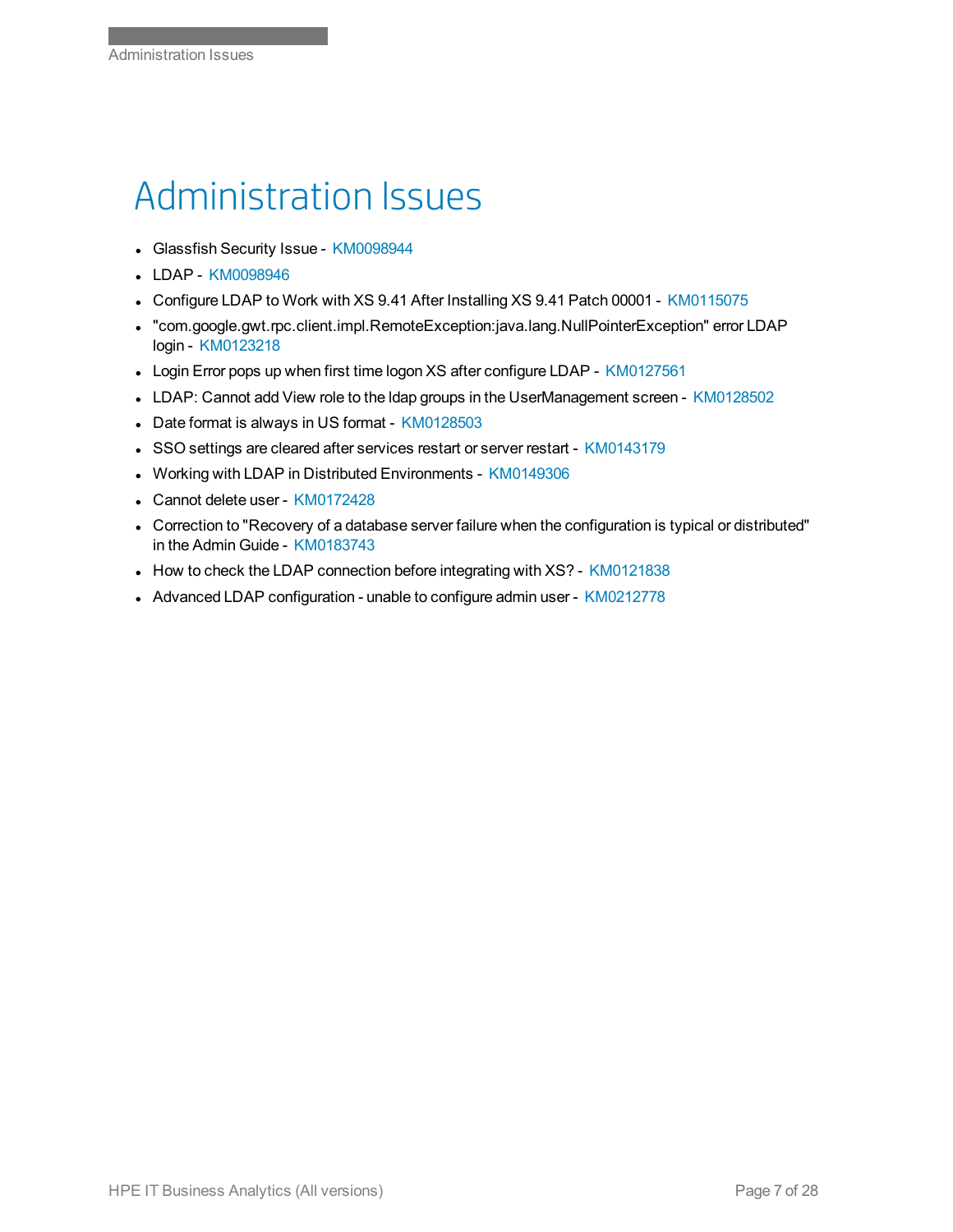### Vertica Issues

Index of Knowledgebase Articles

- ITBA 10, how can I check the current Vertica connection? [KM0177797](https://softwaresupport.hpe.com/km/KM01777977)
- Vertica Cluster fails constantly and needs to be restarted [KM0202509](https://softwaresupport.hpe.com/km/KM02025095)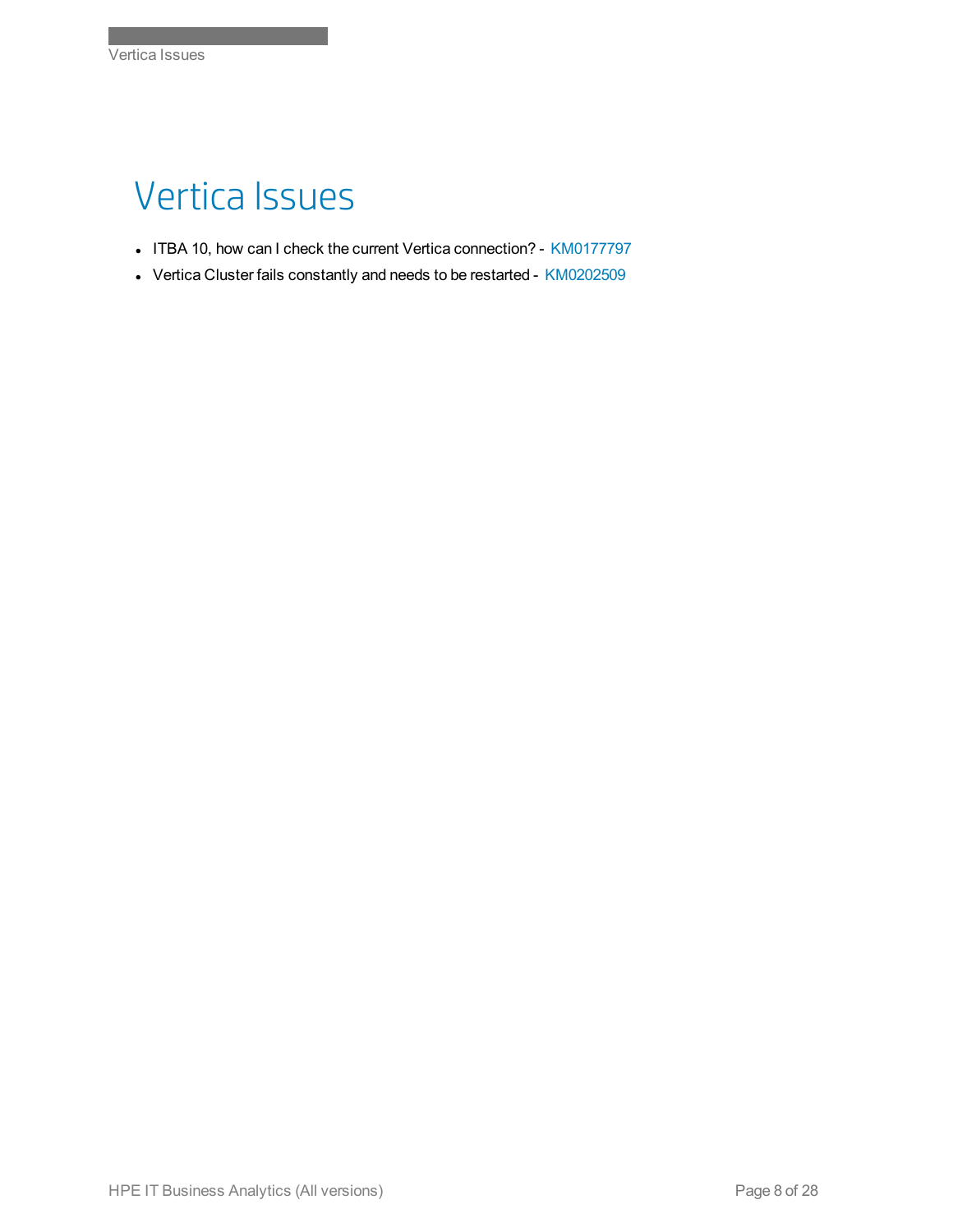#### Application Issues

- XS Explorer is Empty [KM0083159](https://softwaresupport.hpe.com/km/KM00831592)
- The First Level Navigation Tooltip is Truncated [KM0083159](https://softwaresupport.hpe.com/km/KM00831593)
- XS Dashboard components Filter button (Configure component) is disabled [KM0083159](https://softwaresupport.hpe.com/km/KM00831594)
- Error Occurs During dw\_clean\_data [KM0083156](https://softwaresupport.hpe.com/km/KM00831569)
- How can I set XS to work with both BOE and Context Designer in 9.3? [KM0083161](https://softwaresupport.hpe.com/km/KM00831611)
- <sup>l</sup> Getting 'General Error' Message When running 'Test KPI/Metric' [KM0083161](https://softwaresupport.hpe.com/km/KM00831612)
- Cannot Log On to Executive Scorecard [KM0083300](https://softwaresupport.hpe.com/km/KM00833003)
- Error 404 File Not Found or Service Temporarily Unavailable Message [KM0083300](https://softwaresupport.hpe.com/km/KM00833004)
- XS UI is Working Very Slowly [KM0083300](https://softwaresupport.hpe.com/km/KM00833005)
- KPI Calculation with SharedUIException Error Message [KM0083300](https://softwaresupport.hpe.com/km/KM00833006)
- <sup>l</sup> HTTP403 Error When Opening STUDIO, EXPLORER, or ADMIN Tabs, or Incorrect Credentials Message - [KM0083302](https://softwaresupport.hpe.com/km/KM00833024)
- Connection Failure Messages During Existing XS Session [KM0083302](https://softwaresupport.hpe.com/km/KM00833027)
- Results are not updated when you calculate or recalculate a KPI [KM0083302](https://softwaresupport.hpe.com/km/KM00833028)
- Studio Crashes After Exporting Universes From BOE Or BOE Universes are not Displayed in Studio - [KM0083302](https://softwaresupport.hpe.com/km/KM00833029)
- General Max Time Reached for All Steps in a Job [KM0083633](https://softwaresupport.hpe.com/km/KM00836339)
- <sup>l</sup> Changes to KPIs in the Studio Active Tree are not reflected in the Dashboard [KM0083814](https://softwaresupport.hpe.com/km/KM00838148)
- Working with the ALM Requirement Context [KM0083814](https://softwaresupport.hpe.com/km/KM00838149)
- Dashboard Scorecard Data Disappears [KM0083816](https://softwaresupport.hpe.com/km/KM00838169)
- <sup>l</sup> Change the Default XS Timeout [KM0083817](https://softwaresupport.hpe.com/km/KM00838172)
- Migrate a CAP to XS [KM0083819](https://softwaresupport.hpe.com/km/KM00838192)
- Memory Consumption Issue Due to Allocation Rule for Dimension with Too Many Records -[KM0083819](https://softwaresupport.hpe.com/km/KM00838193)
- Change the First Month of the Fiscal Year [KM0083819](https://softwaresupport.hpe.com/km/KM00838195)
- Change the Time Period [KM0104627](https://softwaresupport.hpe.com/km/KM01046275)
- Change the Fiscal Year [KM0104629](https://softwaresupport.hpe.com/km/KM01046290)
- <sup>l</sup> Change the Limit of the Number of Auto-Completion Values [KM0083820](https://softwaresupport.hpe.com/km/KM00838206)
- <sup>l</sup> Import a CAP from XS 9.4 into XS 9.41 [KM0083820](https://softwaresupport.hpe.com/km/KM00838207)
- <sup>l</sup> Change the Display Period Labels from End Period Label to Start Period Label [KM0083884](https://softwaresupport.hpe.com/km/KM00838842)
- <sup>l</sup> Calculation of business context does not update data for breakdowns [KM0111883](https://softwaresupport.hpe.com/km/KM01118835)
- Calculations are stuck and cannot be aborted [KM0109137](https://softwaresupport.hpe.com/km/KM01091375)
- How to stop a calculation or recalculation that looks like it is idle [KM0030949](https://softwaresupport.hpe.com/km/KM00309498)
- <sup>l</sup> Incorrect Formula for % of Projects with Unresolved Urgent Issues [KM0083649](https://softwaresupport.hpe.com/km/KM00836499)
- Error: "getLocationOnScreen" or "copyToClipboard is not a function" [KM0123712](https://softwaresupport.hpe.com/km/KM01237121)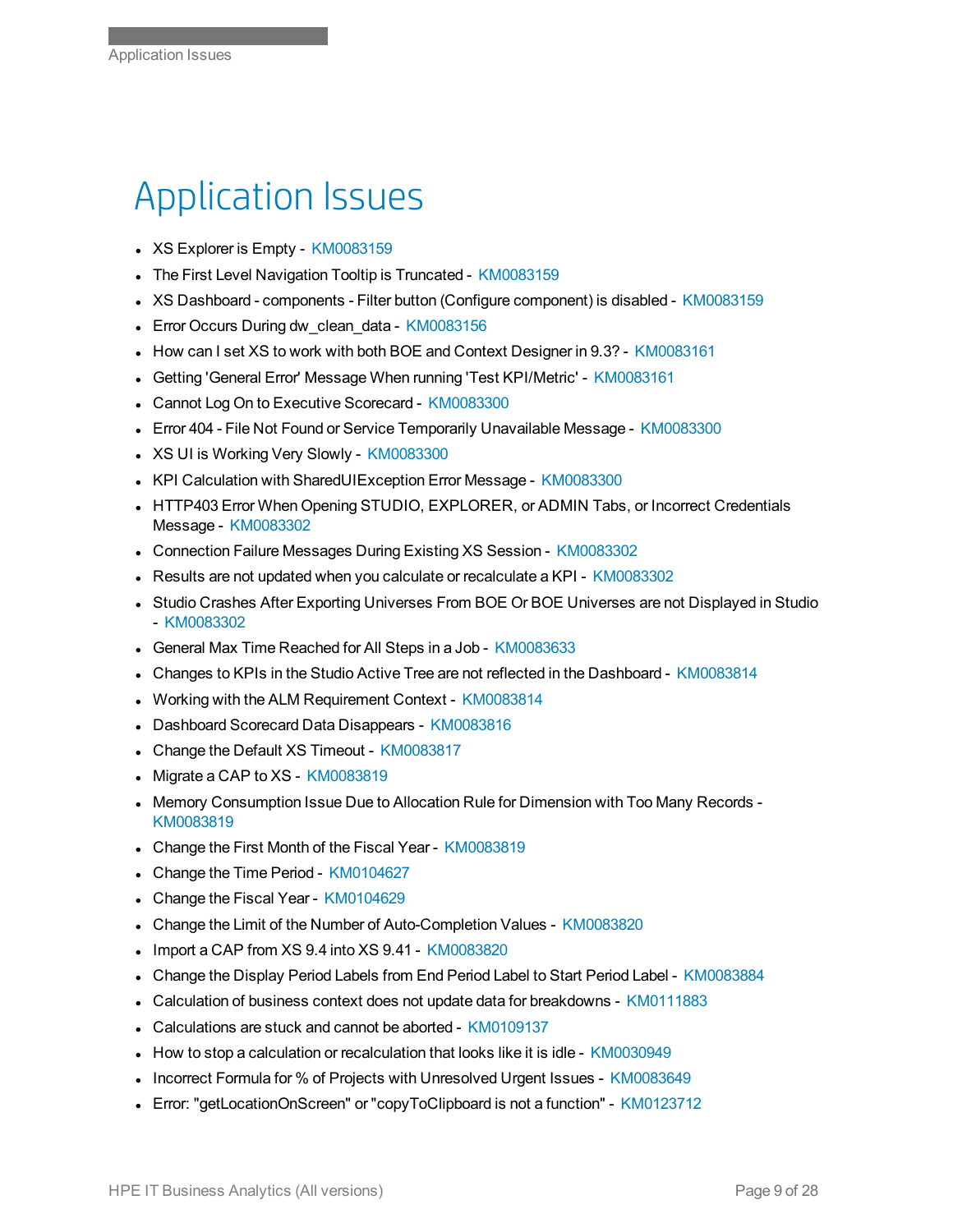- How to get the SQL behind the KPI formula for XS 9.30 and 9.31 [KM0123532](https://softwaresupport.hpe.com/km/KM01235324)
- Explorer Dataset View Does Not Show Full Formula [KM0127284](https://softwaresupport.hpe.com/km/KM01272846)
- Color of KPI breakdown view should be the same on each KPI [KM0129142](https://softwaresupport.hpe.com/km/KM01291420)
- Data is not case sensitive in SM, but it is case sensitive in XS [KM0118070](https://softwaresupport.hpe.com/km/KM01180700)
- Page filter to affect the Scorecard component [KM0126521](https://softwaresupport.hpe.com/km/KM01265214)
- Dashboard pages do not show Data, Explorer does not open and shows only loading [KM0170217](https://softwaresupport.hpe.com/km/KM01702176)
- Content Pack Deactivation does not finish [KM0172197](https://softwaresupport.hpe.com/km/KM01721979)
- Missing Page Filter Dimensions [KM0173176](https://softwaresupport.hpe.com/km/KM01731762)
- Change the HP string in the HP IT Business Analytics for a customer application [KM0177798](https://softwaresupport.hpe.com/km/KM01777987)
- Decimal Precision [KM0185507](https://softwaresupport.hpe.com/km/KM01855072)
- **CSV Download issue with Dates [KM0190931](https://softwaresupport.hpe.com/km/KM01909315)**
- Error message while trying to refresh a Webi report added on XS page from within the report -[KM0138591](https://softwaresupport.hpe.com/km/KM01385919)
- XS 9.41 KPI result in wrong period [KM0202510](https://softwaresupport.hpe.com/km/KM02025102)
- Tabs not displayed in Explorer [KM0212926](https://softwaresupport.hp.com/group/softwaresupport/search-result/-/facetsearch/document/KM02129260)
- Error received in the Dashboard page [KM0225330](https://softwaresupport.hp.com/group/softwaresupport/search-result/-/facetsearch/document/KM02253301)
- Delete Content Database Objects [KM01046146](https://softwaresupport.hpe.com/km/KM01046146)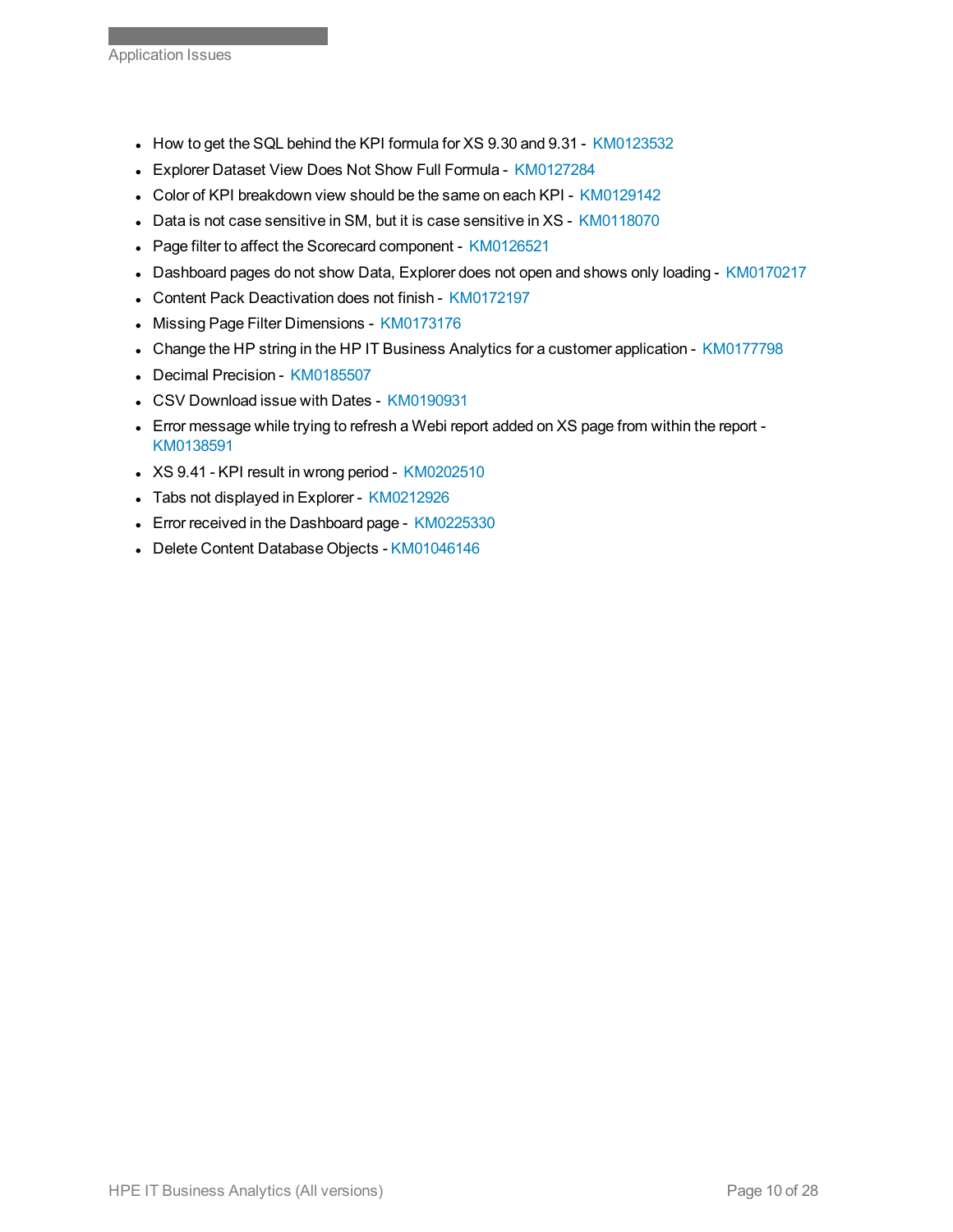## Security Issues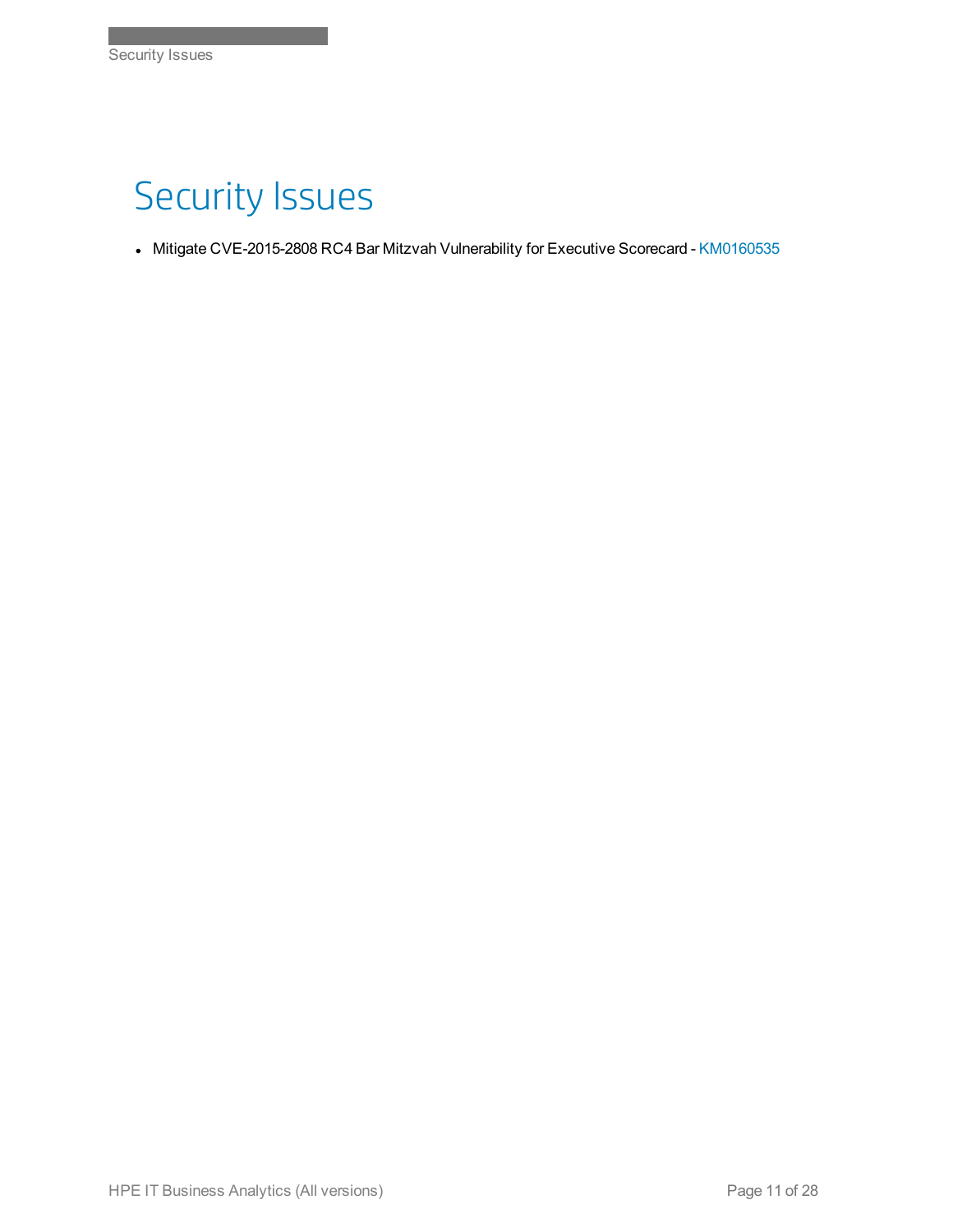#### Data Warehouse Issues

- Changing the Data Source With a Different Type of DB [KM0082856](https://softwaresupport.hpe.com/km/KM00828569)
- Can two Data Source Instances Be Integrated into XS? [KM0082857](https://softwaresupport.hpe.com/km/KM00828571)
- Oracle Client Version Supported with XS [KM0083137](https://softwaresupport.hpe.com/km/KM00831378)
- Where Can I Find External Source Files with Demo Data? [KM0083156](https://softwaresupport.hpe.com/km/KM00831568)
- What is the Correct Value to Use During the LoadMetaData Method? [KM0083161](https://softwaresupport.hpe.com/km/KM00831610)
- You are not getting the expected data in the target database or for the KPI [KM0083162](https://softwaresupport.hpe.com/km/KM00831621)
- Period Attribute is Invalid or Unknown [KM0083640](https://softwaresupport.hpe.com/km/KM00836407)
- **.** SOURCE\_EXTRACT\_JOB to Source Failure or No Connection [KM0083640](https://softwaresupport.hpe.com/km/KM00836409)
- No Data From Specific Data Source [KM0083646](https://softwaresupport.hpe.com/km/KM00836469)
- Date Conversion KM00836470
- Source Extract Job Fails Content Extension [KM0083649](https://softwaresupport.hpe.com/km/KM00836496)
- BODS License Replacement [KM0104594](https://softwaresupport.hpe.com/km/KM01045945)
- <sup>l</sup> Change Period Dim Fiscal Offset [KM0104573](https://softwaresupport.hpe.com/km/KM01045734)
- Error Message Cannot find the batch job XXX [KM0104605](https://softwaresupport.hpe.com/km/KM01046054)
- MacAfee Anti Virus Scan Causes Performance Issues to XS Servers [KM0083817](https://softwaresupport.hpe.com/km/KM00838171)
- How to change DWH server name in a distributed environment? [KM0147546](https://softwaresupport.hpe.com/km/KM01475460)
- **Executive Scorecard 9.50 Distributed Install Data Warehouse Post Install Error [KM0226246](https://softwaresupport.hp.com/group/softwaresupport/search-result/-/facetsearch/document/KM02262468)**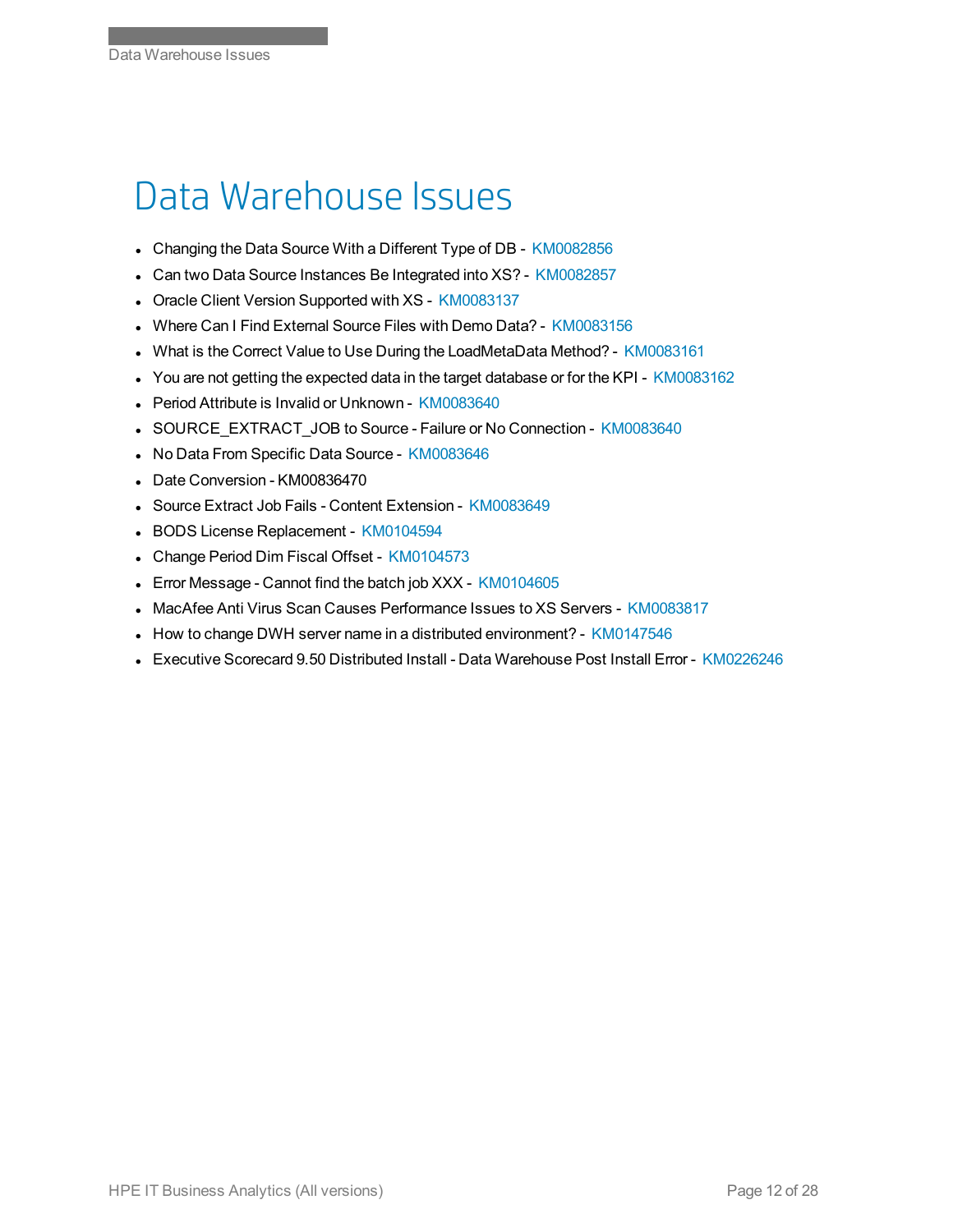#### BOE Report Issues

- BO Reports Are Inaccessible and Invalid Session [KM0083300](https://softwaresupport.hpe.com/km/KM00833008)
- DWH Reports Cannot be Accessed [KM0083640](https://softwaresupport.hpe.com/km/KM00836408)
- BusinessObject reports are Inaccessible [KM0083649](https://softwaresupport.hpe.com/km/KM00836495)
- No. XS 9.50 BO Report not accessible after patch 2 install [KM0136433](https://softwaresupport.hpe.com/km/KM01364336)
- Compatibility issue with SAP BO (Webi) and Java 1.7 [KM0171854](https://softwaresupport.hpe.com/km/KM01718544)
- Access to manuals/knowlege/tips&tricks for SAP-BO components bundled with ITBA [KM0063666](https://softwaresupport.hpe.com/km/KM00636666)
- How to configure SAP BOE reports to use secure connection to ITBA [KM02550345](https://softwaresupport.hpe.com/km/KM02550345)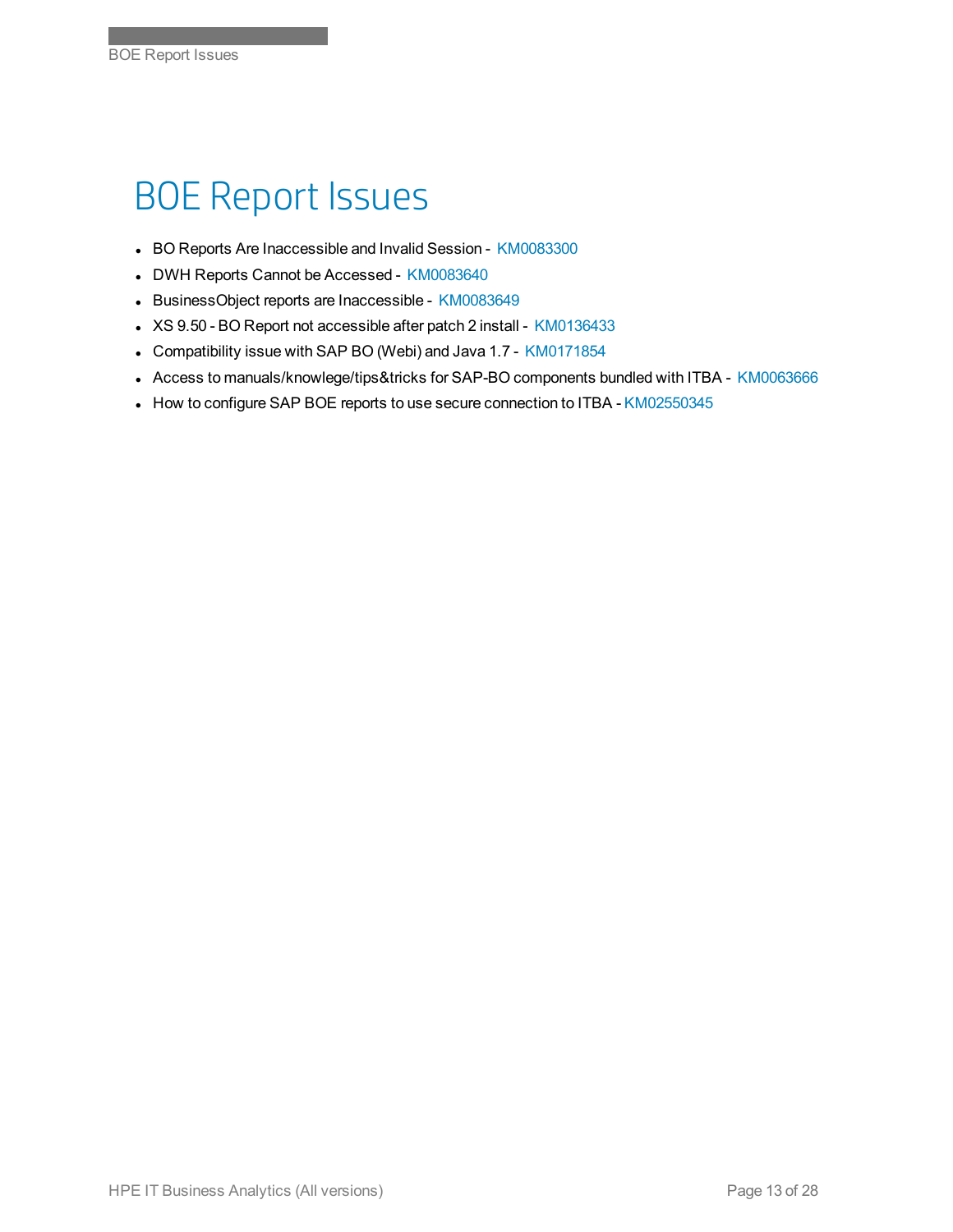#### ETL Issues

Index of Knowledgebase Articles

- ETL Fails to Complete [KM0082856](https://softwaresupport.hpe.com/km/KM00828568)
- ETL is successful but data is not transferred [KM0083161](https://softwaresupport.hpe.com/km/KM00831617)
- ETL Stream is Not Running [KM0083634](https://softwaresupport.hpe.com/km/KM00836341)
- ETL Step Failure [KM0083640](https://softwaresupport.hpe.com/km/KM00836406)
- ETL Step is Running for Too Long [KM0083641](https://softwaresupport.hpe.com/km/KM00836410)
- ETL Continues to run for more than 20 minutes [KM0083641](https://softwaresupport.hpe.com/km/KM00836411)
- ETL workflows fail with error message like Unclosed quotation mark after the character string -[KM0083641](https://softwaresupport.hpe.com/km/KM00836412)
- Production ETL drastically slow due to SM Date field having invalid data [KM0112616](https://softwaresupport.hpe.com/km/KM01126160)
- <sup>l</sup> ETL Management Error: error appears in {NNM\_Sources\_Extract\_Instance} step [KM0109775](https://softwaresupport.hpe.com/km/KM01097754)
- ETL fails when SM is integrated with CMDB, CMDB updates the names of the devices from upper to lowercase which is treated by DWH as different business key - [KM0117075](https://softwaresupport.hpe.com/km/KM01170752)
- When deploying a new content pack in Eclipse IDE for Project Task, the deployment is stuck at the XREF level - [KM0127602](https://softwaresupport.hpe.com/km/KM01276022)
- ETL error: MAX\_EXECUTION\_TIME\_EXCEEDED [KM0141089](https://softwaresupport.hpe.com/km/KM01410890)
- ACCESS\_VIOLATION messages during our ETL streams [KM0143525](https://softwaresupport.hpe.com/km/KM01435256)
- ETL for PPM does not run [KM0151707](https://softwaresupport.hpe.com/km/KM01517072)
- Information for ETL steps when importing CSV files [KM0099668](https://softwaresupport.hpe.com/km/KM00996681)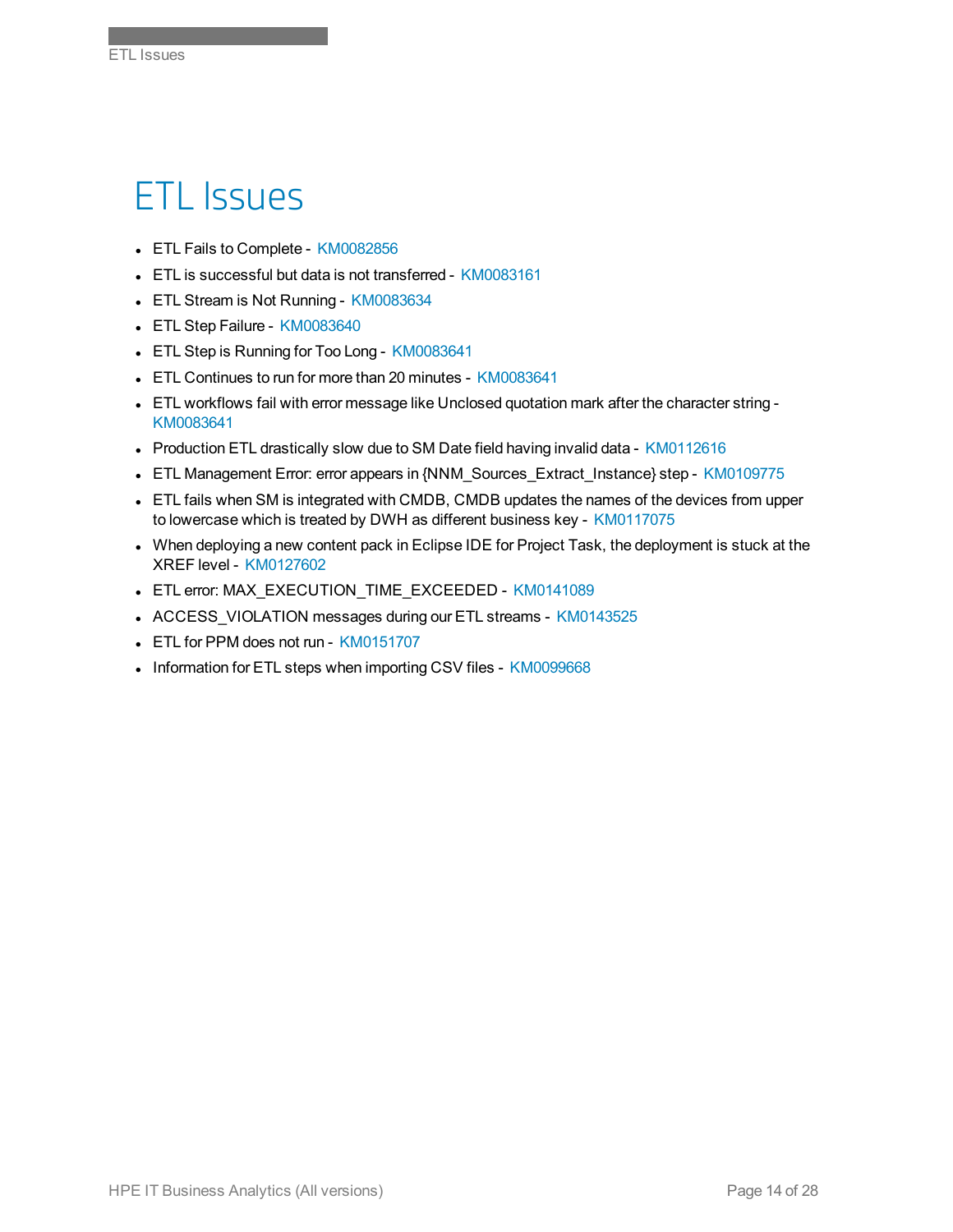#### Java Issues

Index of Knowledgebase Articles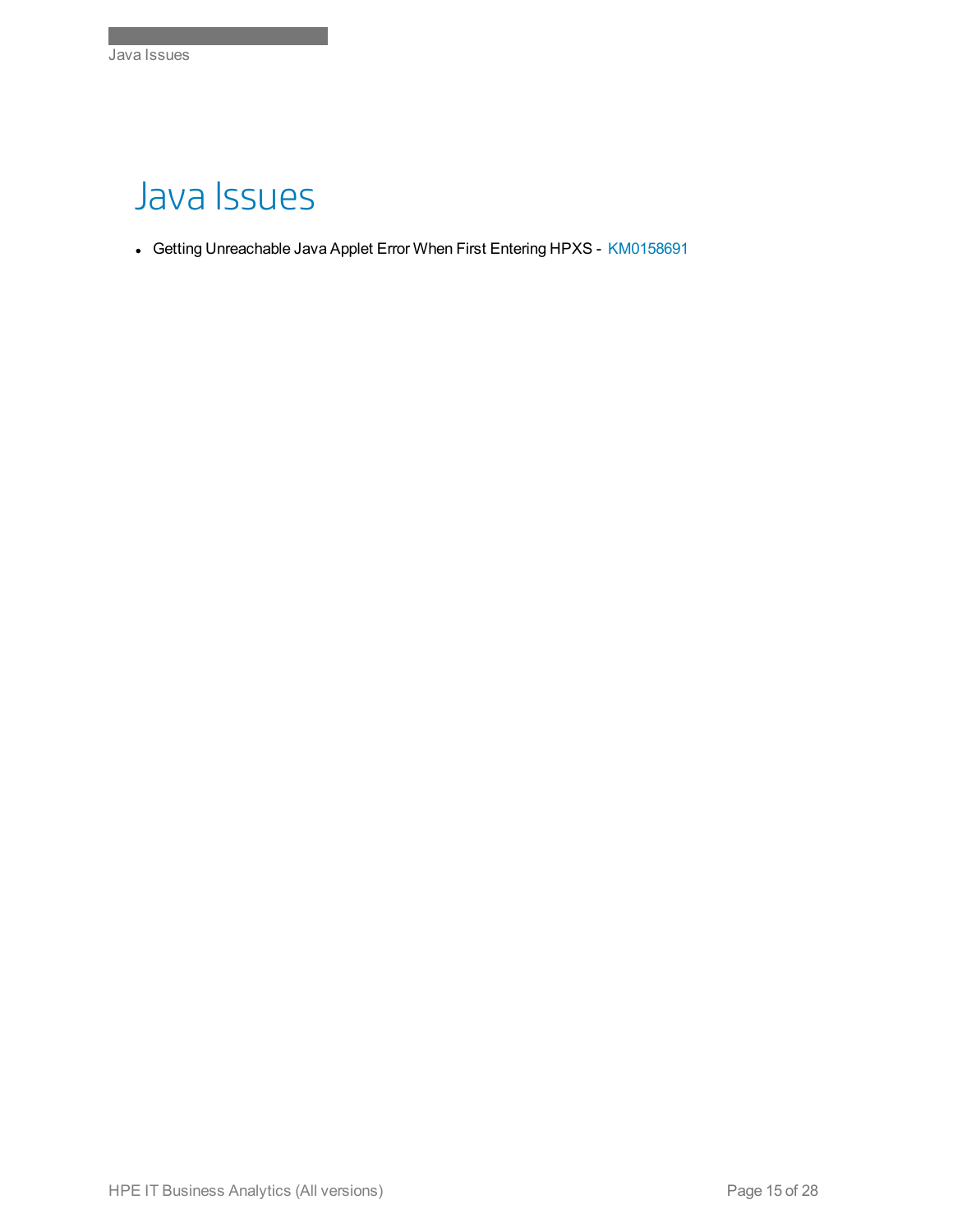#### Datasource Issues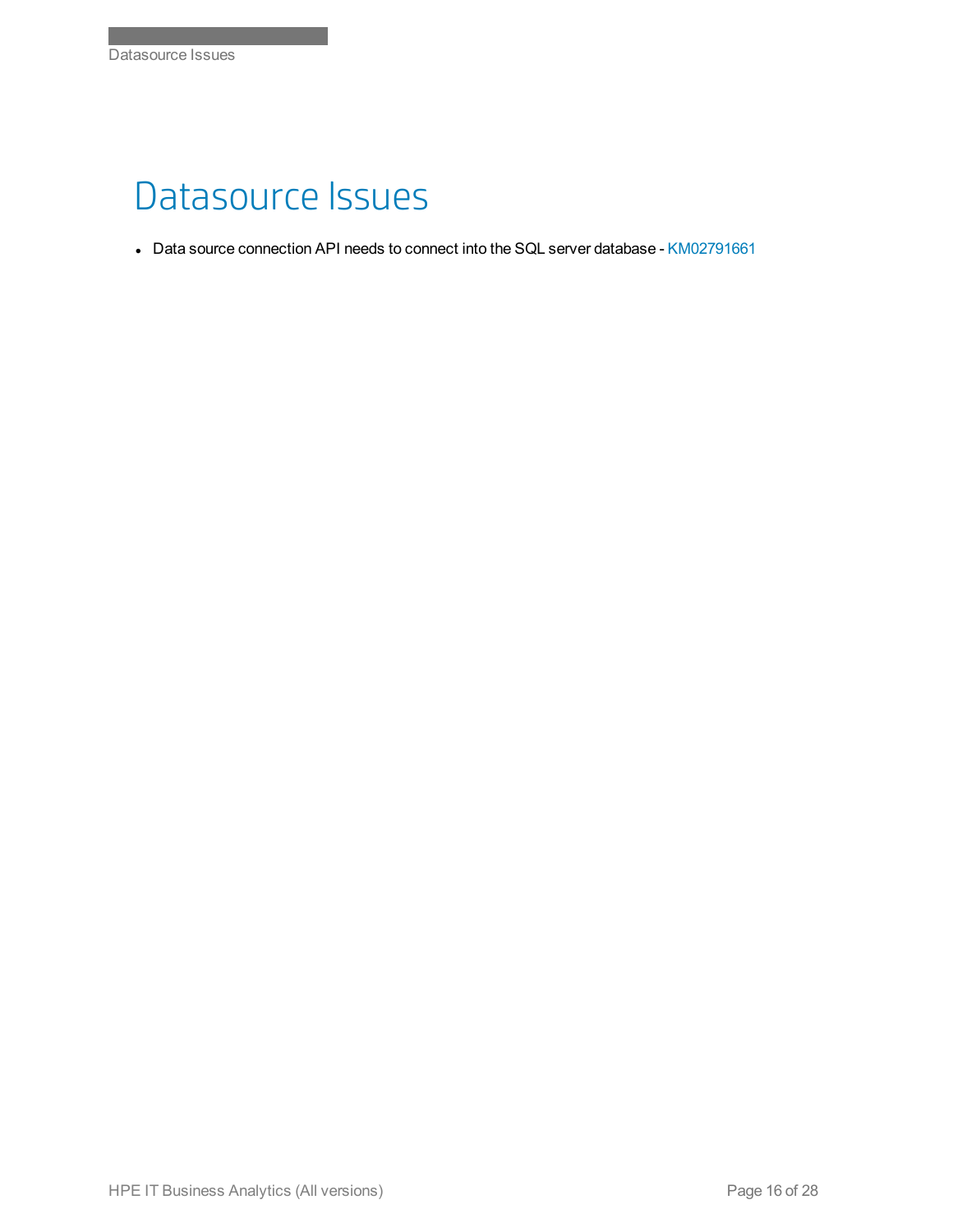## ALM Datasource Issues

- ALM\_LOAD\_CONFIG\_JB Fails [KM0083161](https://softwaresupport.hpe.com/km/KM00831614)
- ALM\_SOURCE\_EXTRACT\_JB fails for \*audit REST requests [KM0083161](https://softwaresupport.hpe.com/km/KM00831619)
- ALM\_SOURCE\_EXTRACT\_JB Fails [KM0083161](https://softwaresupport.hpe.com/km/KM00831615)
- Is Integration with ALM Supported on all Databases? [KM0116886](https://softwaresupport.hpe.com/km/KM01168868)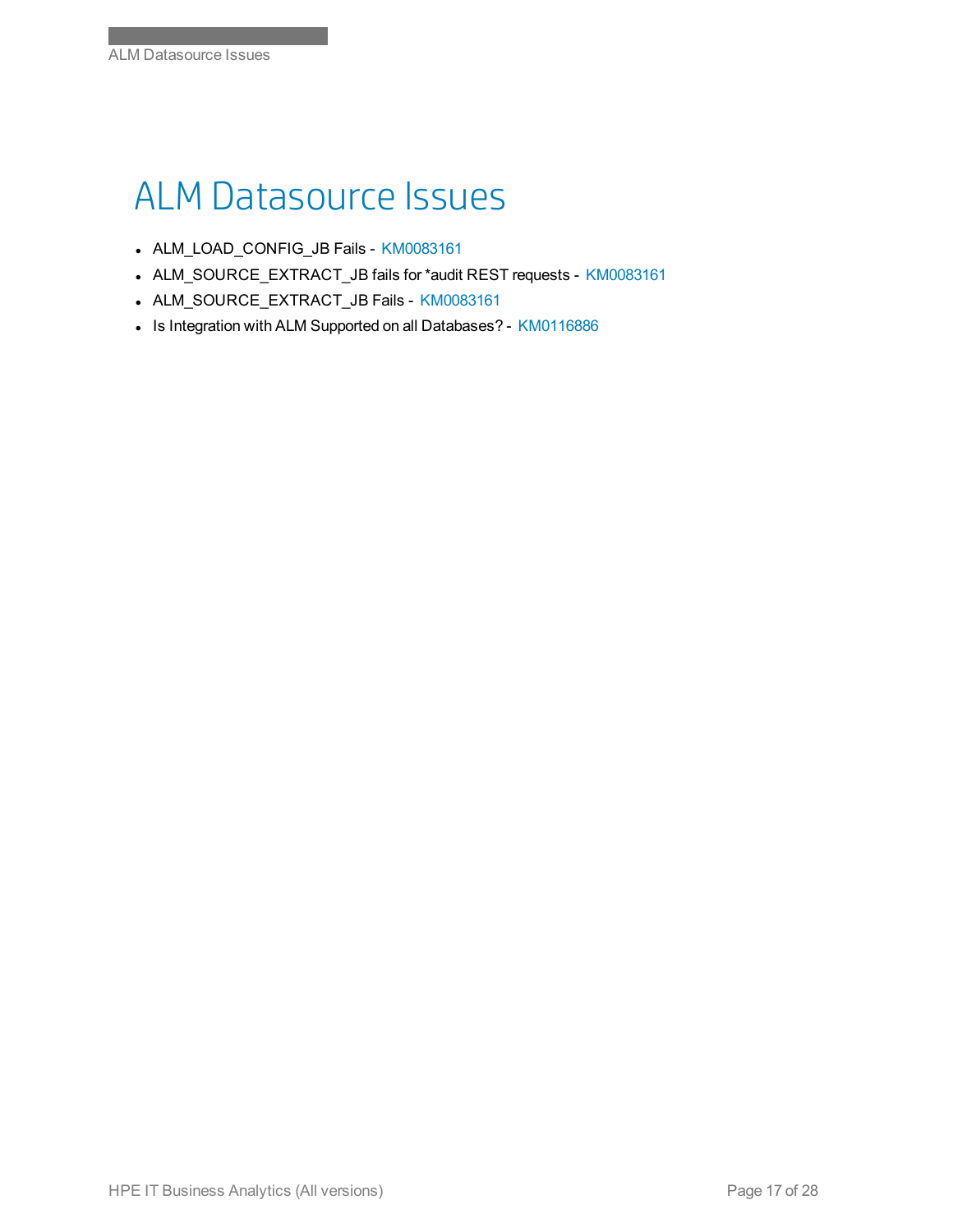# ALT Datasource Issues

- No Data After Running the ETL for ALT Sources [KM0082857](https://softwaresupport.hpe.com/km/KM00828570)
- Delayed .CSV Update File [KM0083163](https://softwaresupport.hpe.com/km/KM00831637)
- ALT\_SOURCE\_EXTRACT.XLS Does not Exist [KM0083295](https://softwaresupport.hpe.com/km/KM00832950)
- ALT\_SOURCE\_EXTRACT.XLS is Open [KM0083295](https://softwaresupport.hpe.com/km/KM00832951)
- ALT Deploy ALT Sources [KM0083817](https://softwaresupport.hpe.com/km/KM00838170)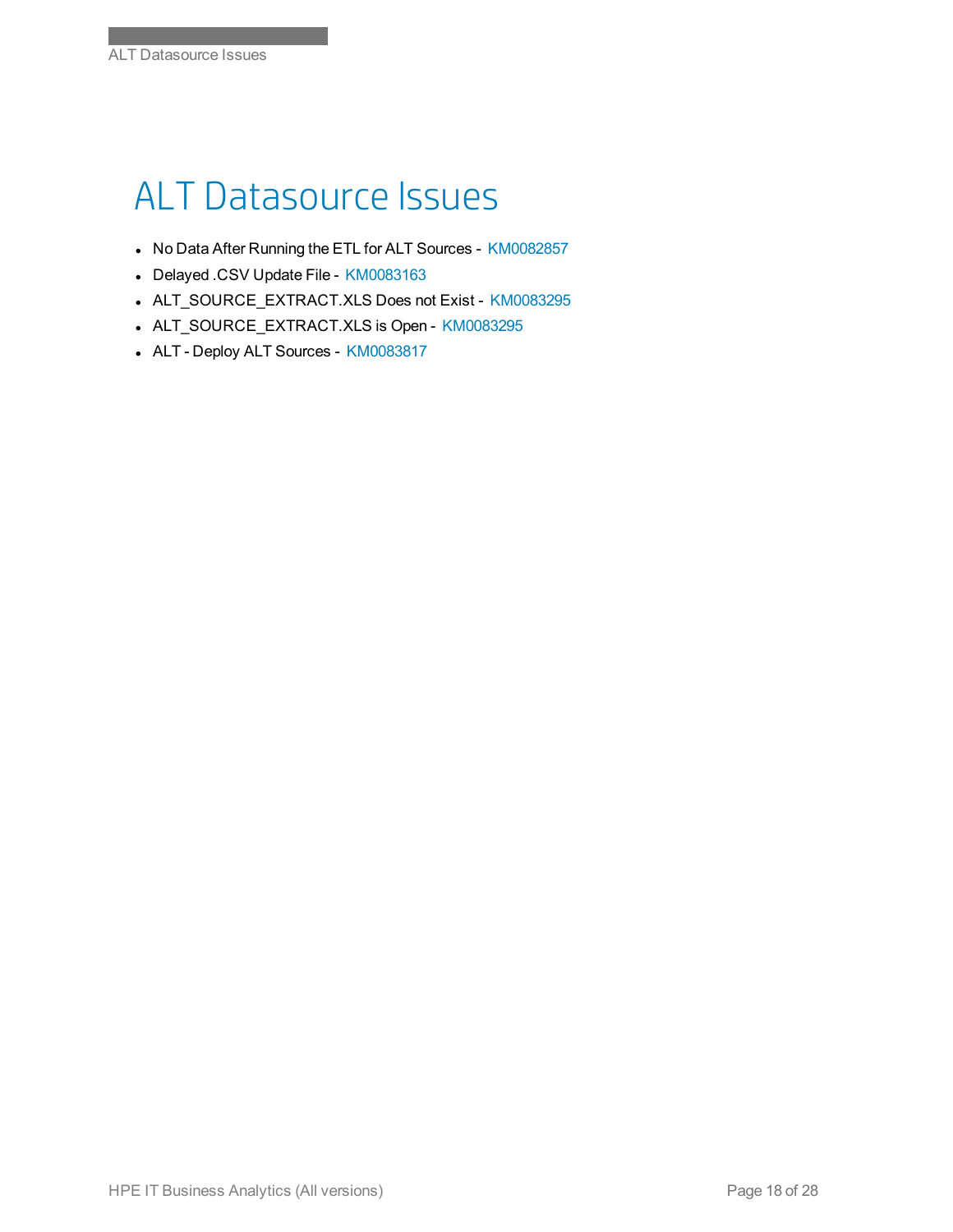#### AM Datasource Issues

- AM Content Pack Data Source Activation or Deactivation Fails [KM0083646](https://softwaresupport.hpe.com/km/KM00836468)
- Unable to integrate AM 9.41 with XS 9.41 Error: There are several data source connections for content pack - [KM0111908](https://softwaresupport.hpe.com/km/KM01119087)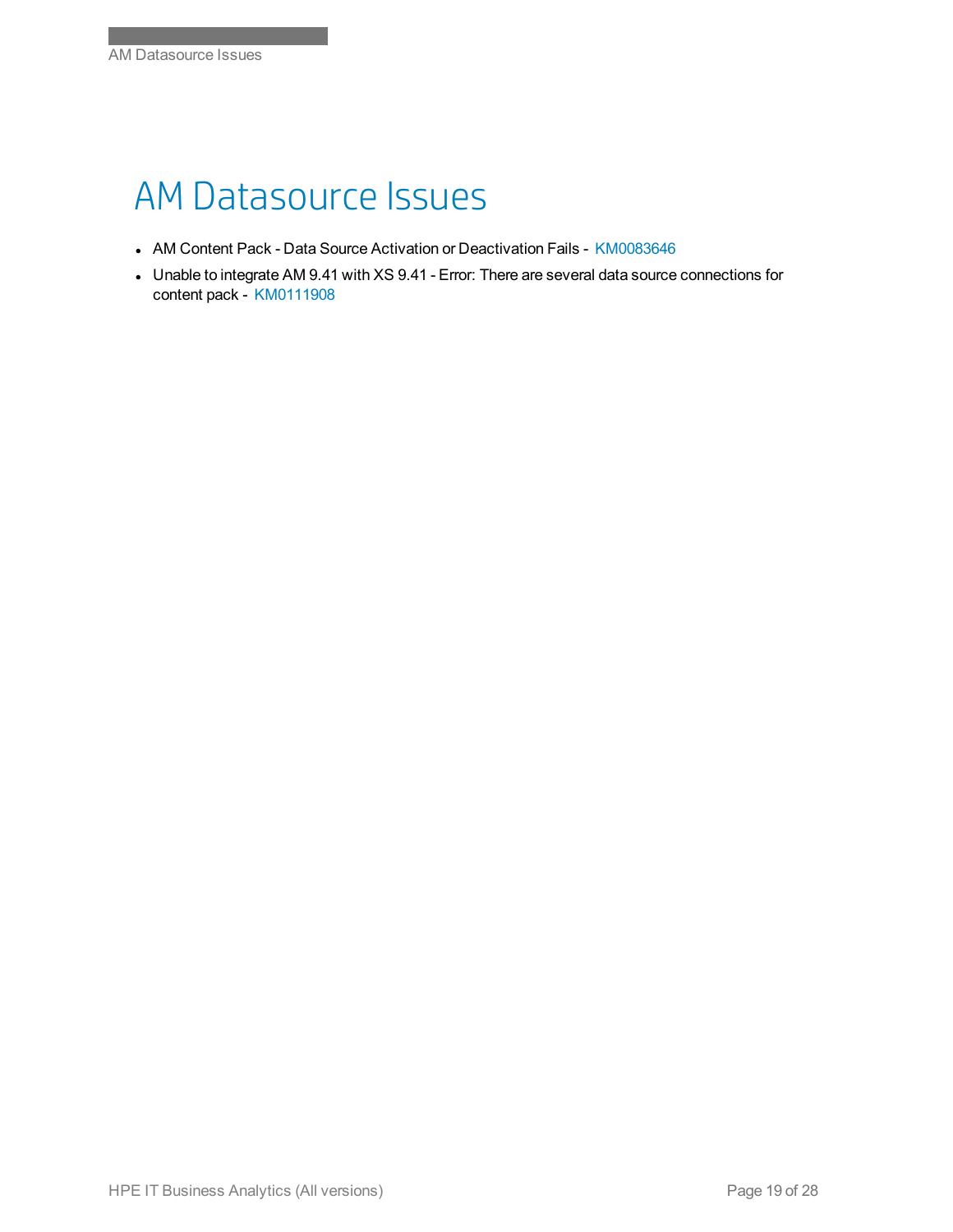## CSA Datasource Issues

- Error: Pop up Java Applet unreachable when log on to XS [KM0125478](https://softwaresupport.hpe.com/km/KM01254787)
- Loading Data API process is blocked during the log on to the XS application [KM0125478](https://softwaresupport.hpe.com/km/KM01254788)
- CSA-Showback Details for Cloud Services Page has a permission issue [KM0195387](https://softwaresupport.hpe.com/km/KM01953876)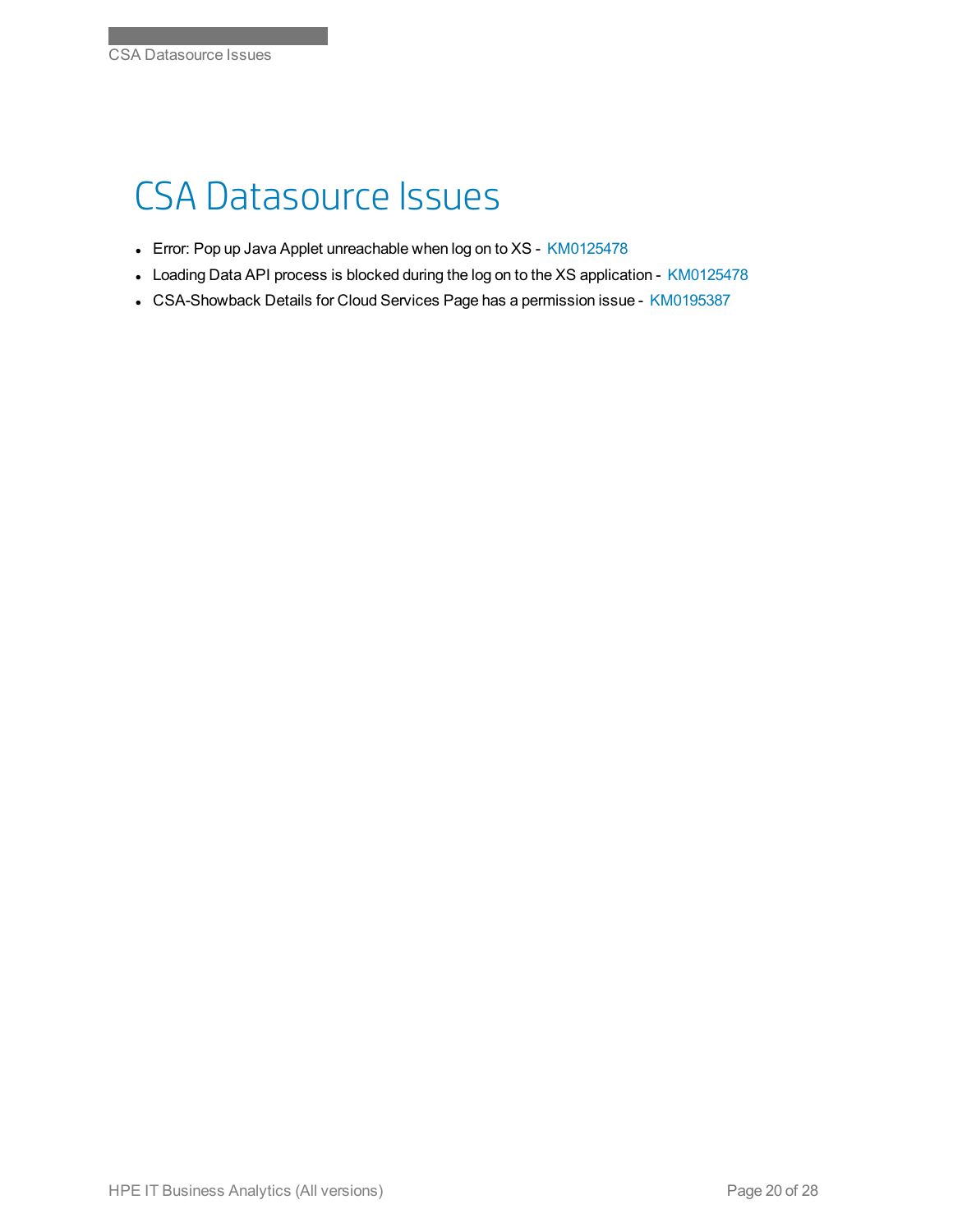## BSM Datasource Issues

- BSM Activation fails if BSM is installed on port of 4 or 5 digits [KM0083156](https://softwaresupport.hpe.com/km/KM00831567) 7
- An Internal Server Error occurs in BSM Extractor [KM0083162](https://softwaresupport.hpe.com/km/KM00831620)
- fbi.log Error Occurs During BSM Activation [KM0083163](https://softwaresupport.hpe.com/km/KM00831635)
- BSM\_SOURCE\_EXTRACT Job Fails [KM0083641](https://softwaresupport.hpe.com/km/KM00836413)
- Limitations for the BSM Integration [KM0083163](https://softwaresupport.hpe.com/km/KM00831636)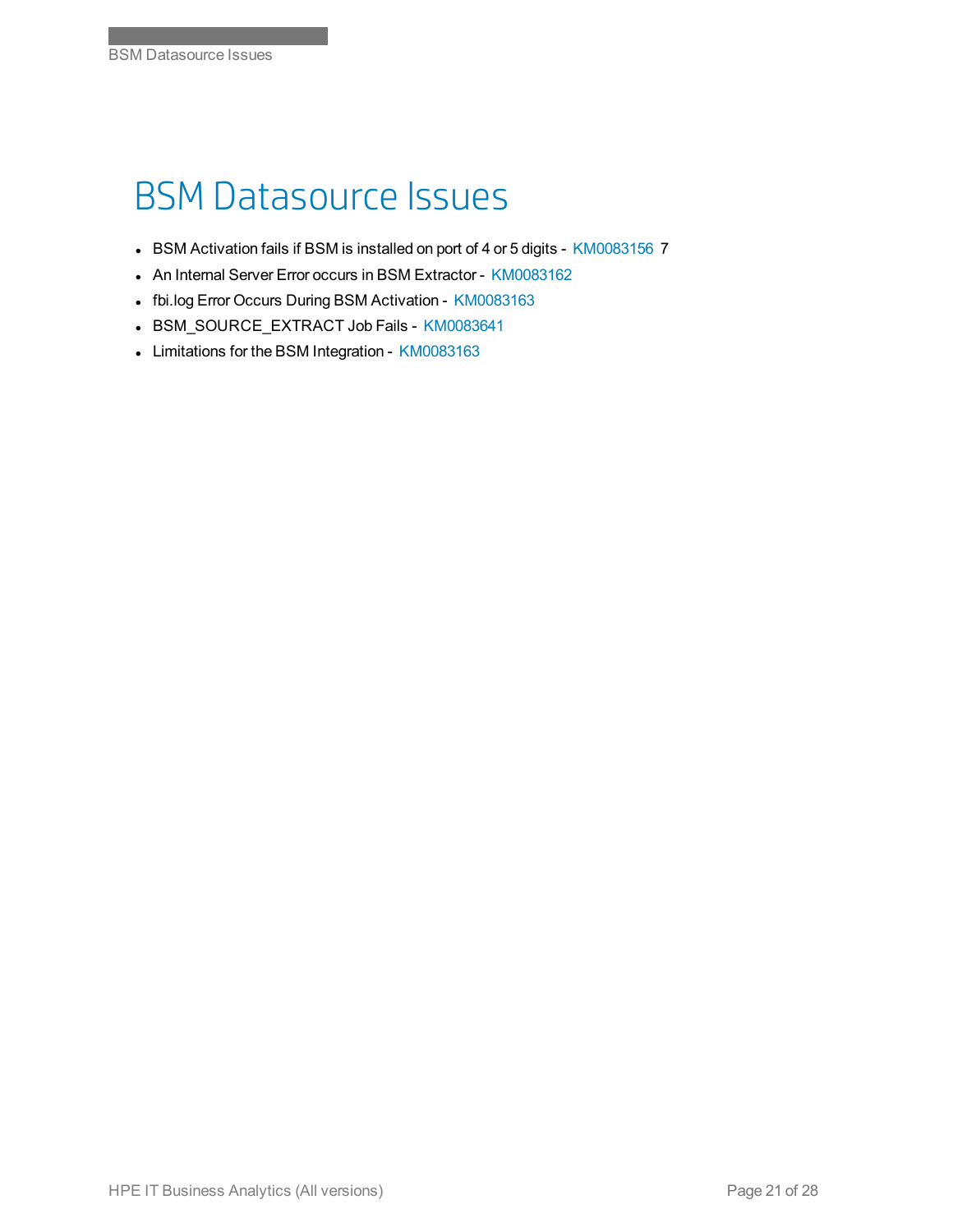#### NNM Datasource Issues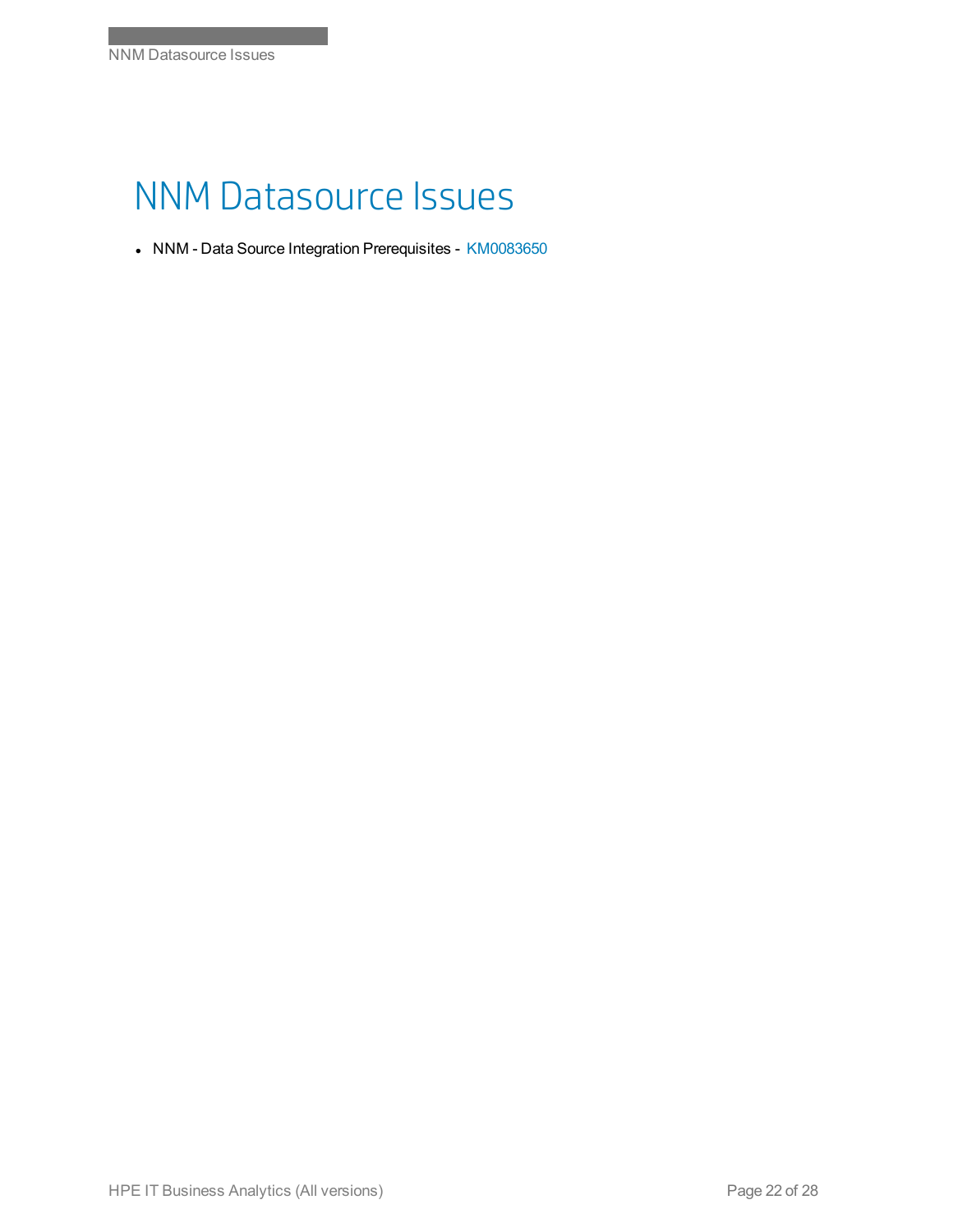#### PPM Datasource Issues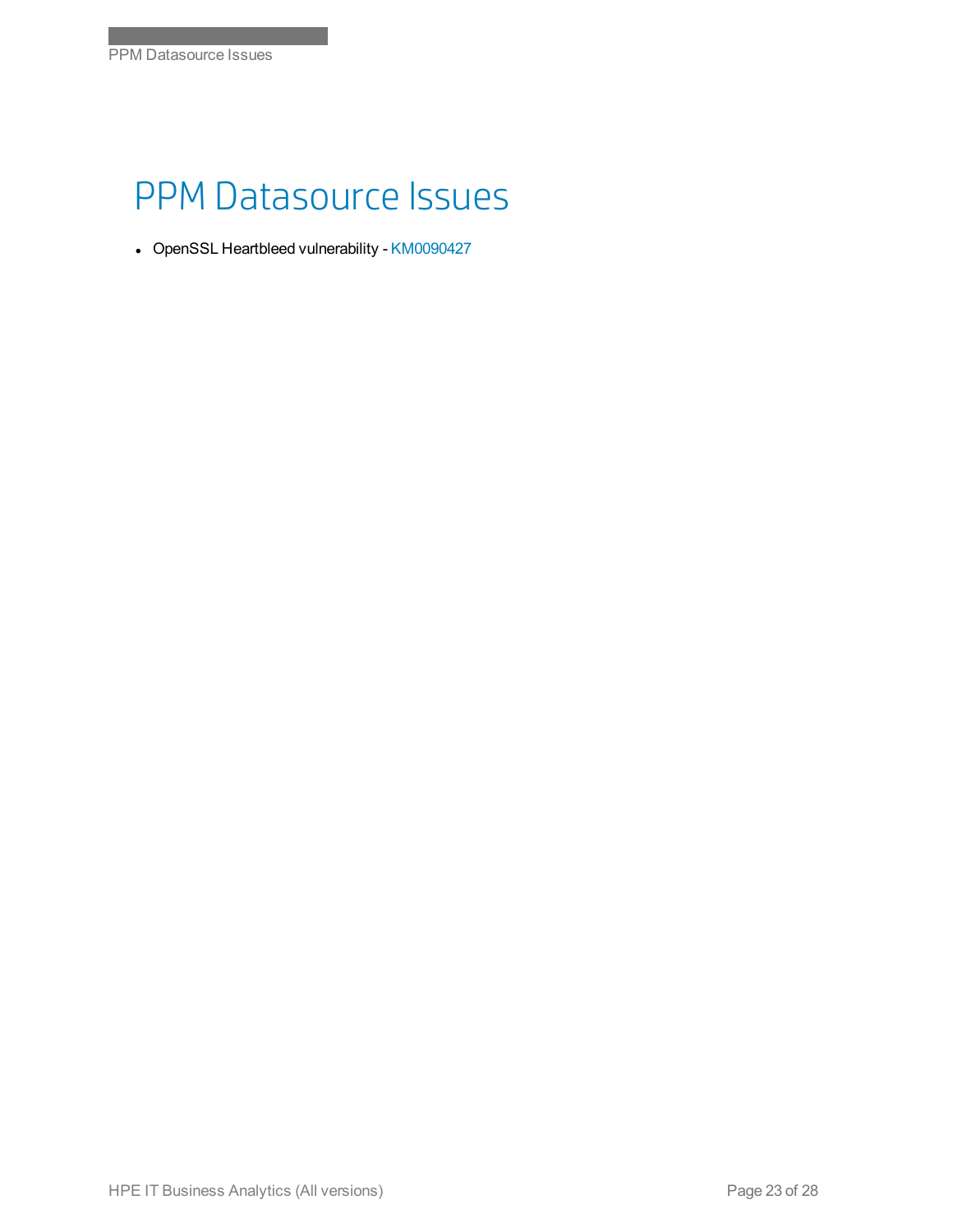#### UCMDB Issues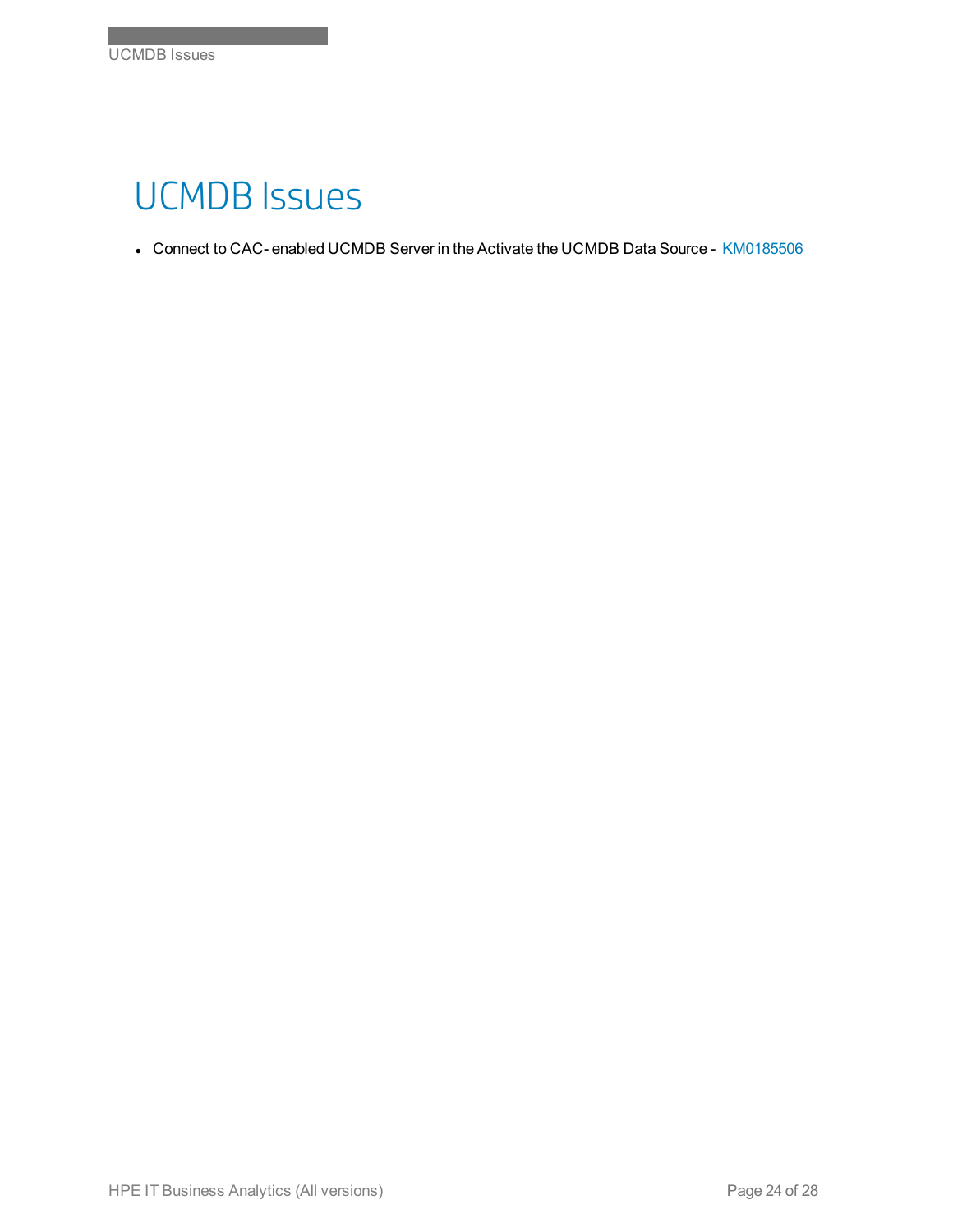## SM Datasource Issues

- Integration with SM After Upgrade to 9.31 [KM0083815](https://softwaresupport.hpe.com/km/KM00838151)
- SM-dbdict: SM\_Source\_Extractor Fails when User is not the DB\_OWNER [KM0083815](https://softwaresupport.hpe.com/km/KM00838152)
- SM-Custom ETL for Array Tables [KM0083815](https://softwaresupport.hpe.com/km/KM00838158)
- Host Name in SM Activation [KM0190611](https://softwaresupport.hpe.com/km/KM01906118)
- Service Manager data source missing in Executive Scorecard [KM0180440](https://softwaresupport.hpe.com/km/KM01804406)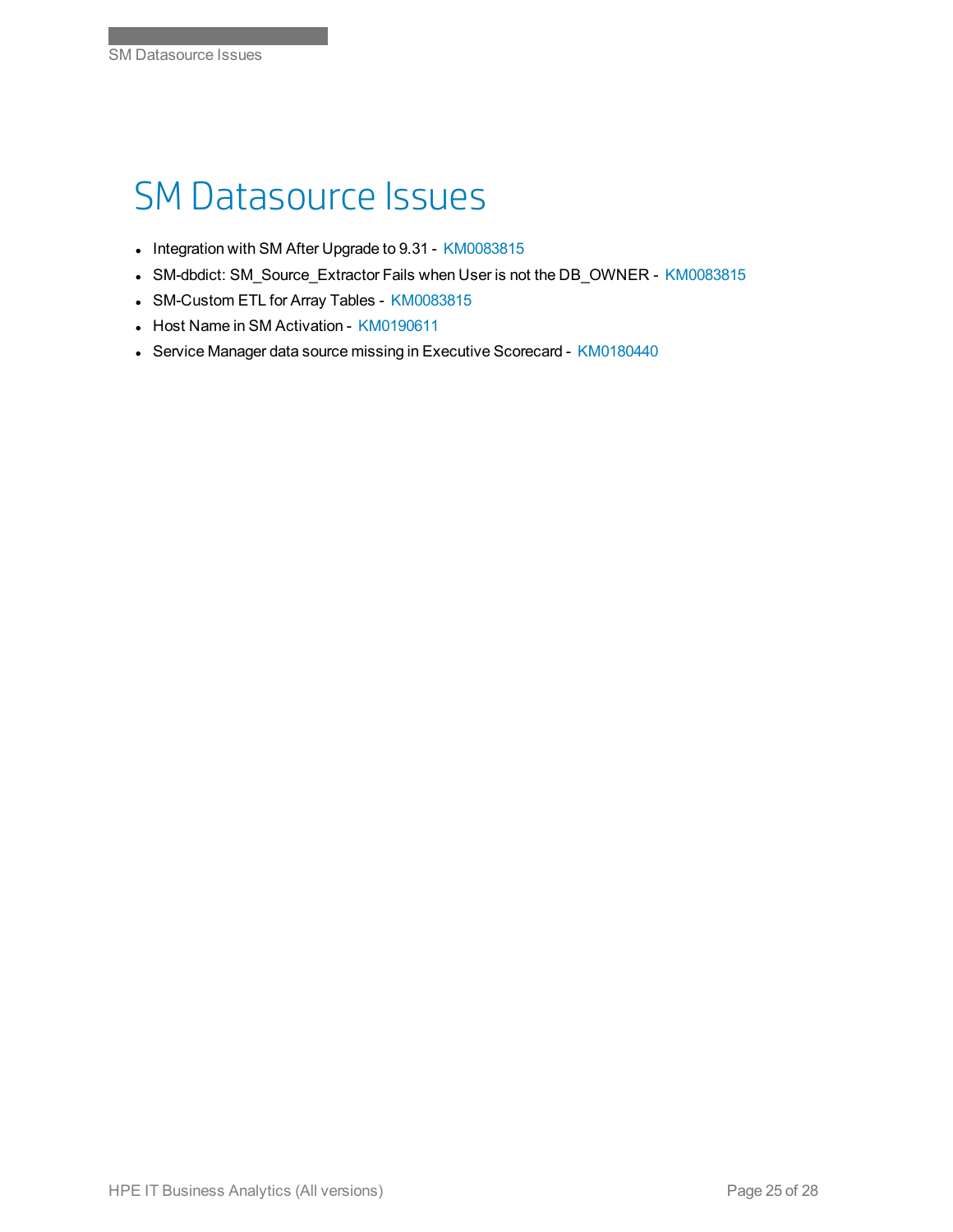## IDE Issues

Index of Knowledgebase Articles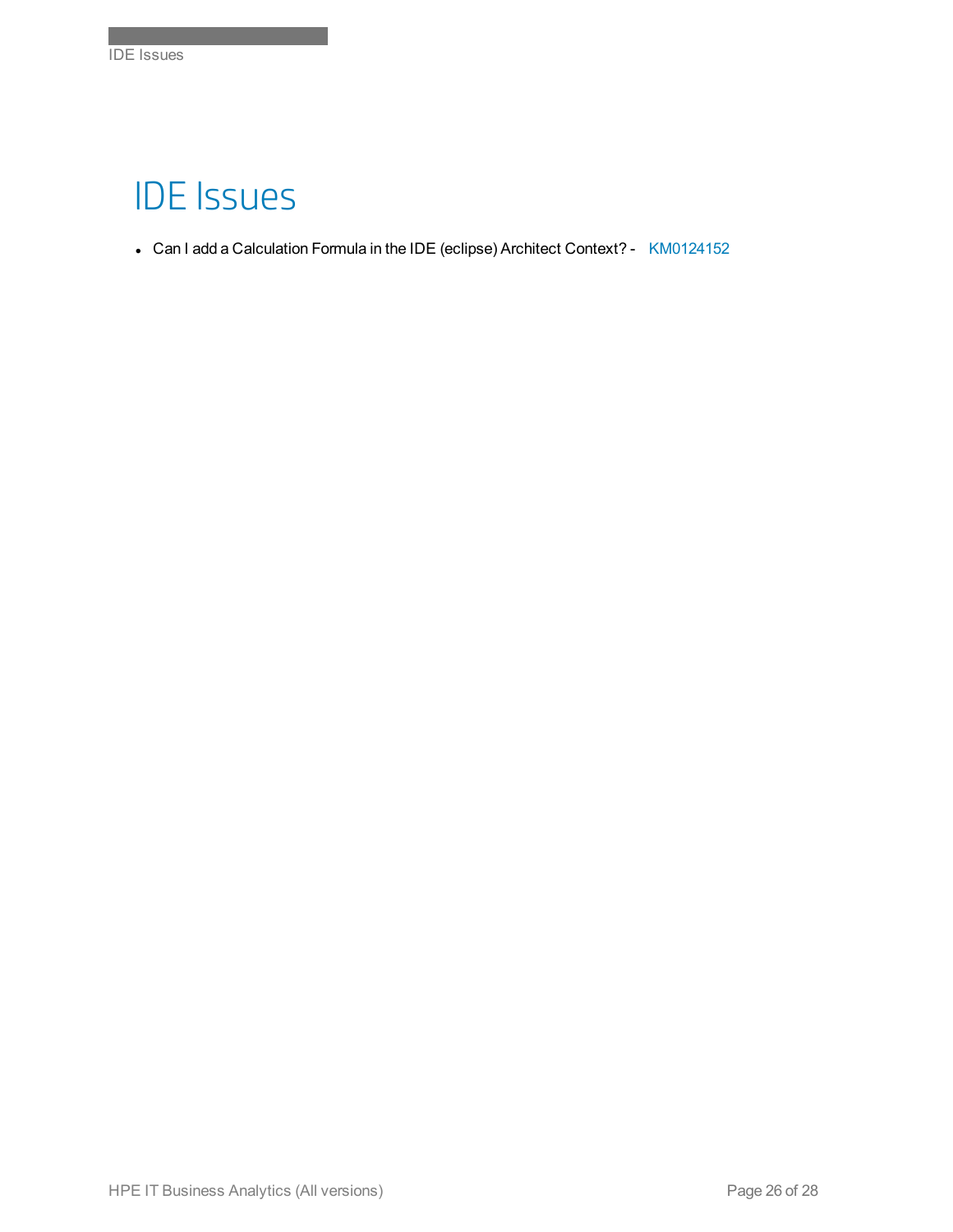# Legal Material

#### Legal Notices

#### **Warranty**

The only warranties for HP products and services are set forth in the express warranty statements accompanying such products and services. Nothing herein should be construed as constituting an additional warranty. HP shall not be liable for technical or editorial errors or omissions contained herein.

The information contained herein is subject to change without notice.

#### Restricted Rights Legend

Confidential computer software. Valid license from HP required for possession, use or copying. Consistent with FAR 12.211 and 12.212, Commercial Computer Software, Computer Software Documentation, and Technical Data for Commercial Items are licensed to the U.S. Government under vendor's standard commercial license.

#### Copyright Notice

© Copyright 2011-2016 Hewlett-Packard Development Company, L.P.

#### Trademark Notices

Adobe™ is a trademark of Adobe Systems Incorporated.

Microsoft® and Windows® are U.S. registered trademarks of Microsoft Corporation.

UNIX® is a registered trademark of The Open Group.

This product includes an interface of the 'zlib' general purpose compression library, which is Copyright © 1995-2002 Jean-loup Gailly and Mark Adler.

#### Documentation Updates

The title page of this document contains the following identifying information:

- Software Version number, which indicates the software version.
- Document Release Date, which changes each time the document is updated.
- Software Release Date, which indicates the release date of this version of the software.

To check for recent updates or to verify that you are using the most recent edition of a document, go to: **https://softwaresupport.hp.com**

This site requires that you register for an HP Passport and sign in. To register for an HP Passport ID, go to: **https://hpp12.passport.hp.com/hppcf/createuser.do**

Or click the **the Register** link at the top of the HP Software Support page.